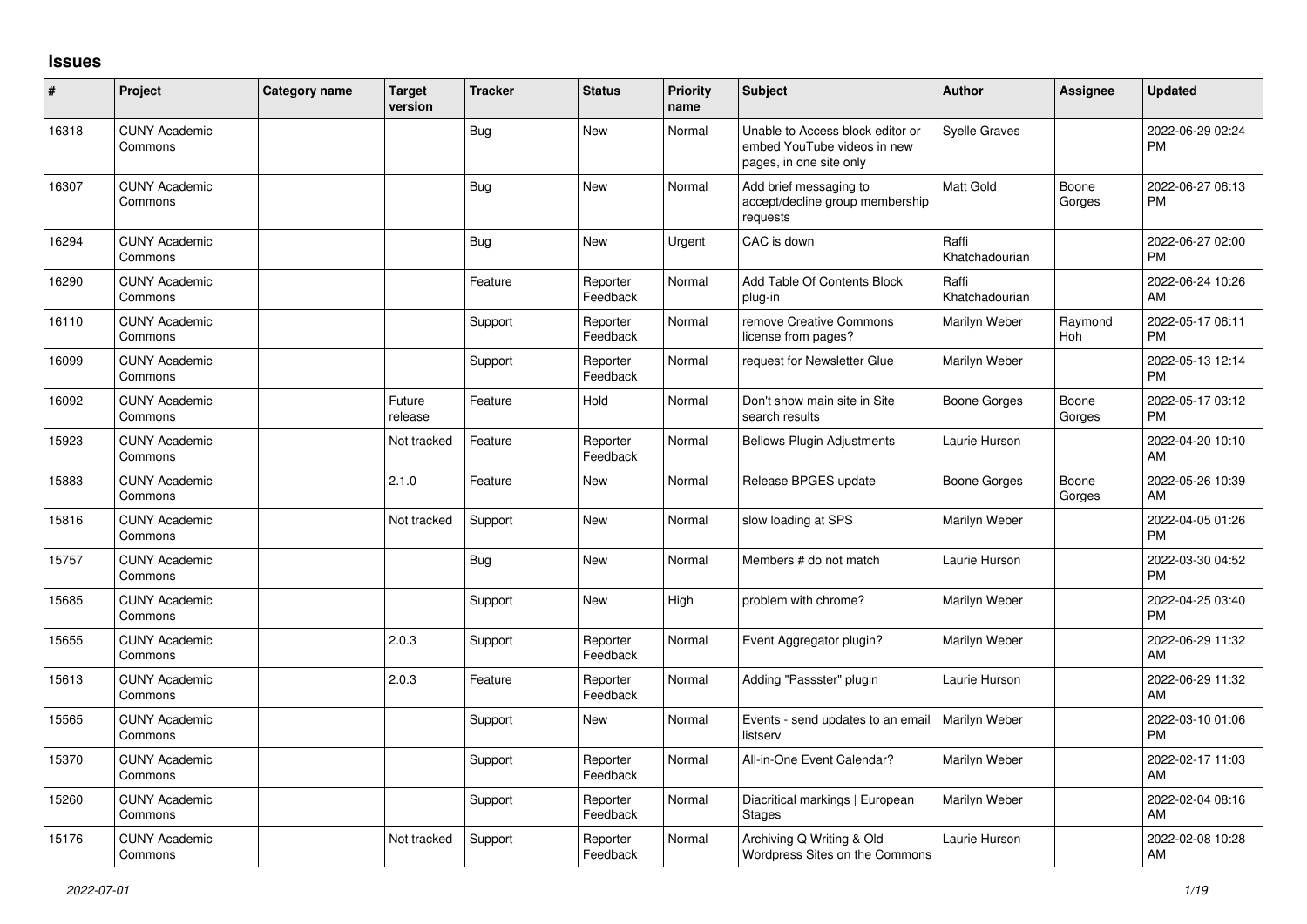| ∦     | Project                         | <b>Category name</b> | <b>Target</b><br>version | <b>Tracker</b> | <b>Status</b>        | <b>Priority</b><br>name | <b>Subject</b>                                                       | Author                  | Assignee        | <b>Updated</b>                |
|-------|---------------------------------|----------------------|--------------------------|----------------|----------------------|-------------------------|----------------------------------------------------------------------|-------------------------|-----------------|-------------------------------|
| 15169 | <b>CUNY Academic</b><br>Commons |                      | 2.0.3                    | Support        | Reporter<br>Feedback | Normal                  | new Prelude website zipfiles for<br>custom theme and other files.    | Marilyn Weber           |                 | 2022-06-29 11:32<br>AM        |
| 15045 | <b>CUNY Academic</b><br>Commons |                      |                          | Support        | <b>New</b>           | Normal                  | no result for KCeL in the search<br>box on the commons               | Marilyn Weber           |                 | 2021-12-10 11:29<br>AM        |
| 14940 | <b>CUNY Academic</b><br>Commons |                      |                          | <b>Bug</b>     | <b>New</b>           | Normal                  | Discrepancy between Commons<br>profile "sites" and actual # of sites | Laurie Hurson           |                 | 2021-11-08 11:09<br>AM        |
| 14936 | <b>CUNY Academic</b><br>Commons |                      |                          | Bug            | <b>New</b>           | Normal                  | Commons websites blocked by<br>SPS campus network                    | Laurie Hurson           |                 | 2021-11-03 03:57<br><b>PM</b> |
| 14900 | <b>CUNY Academic</b><br>Commons |                      | Not tracked              | Support        | Reporter<br>Feedback | Normal                  | previous theme?                                                      | Marilyn Weber           |                 | 2021-10-25 10:31<br>AM        |
| 14842 | <b>CUNY Academic</b><br>Commons |                      | Not tracked              | Support        | Reporter<br>Feedback | Normal                  | Question about widgets and block<br>editor                           | Gina Cherry             |                 | 2021-10-06 03:01<br><b>PM</b> |
| 14792 | <b>CUNY Academic</b><br>Commons |                      |                          | Bug            | <b>New</b>           | Normal                  | Inconsistent email notifications<br>from gravity forms               | Raffi<br>Khatchadourian |                 | 2021-10-04 01:50<br><b>PM</b> |
| 14784 | <b>CUNY Academic</b><br>Commons |                      |                          | Support        | Reporter<br>Feedback | Normal                  | User report of logo problem when<br>using Customizer theme           | Marilyn Weber           |                 | 2021-09-17 10:25<br>AM        |
| 14629 | <b>CUNY Academic</b><br>Commons |                      | Not tracked              | Bug            | Reporter<br>Feedback | Normal                  | Possible Post Order Bug?                                             | <b>Syelle Graves</b>    |                 | 2021-09-14 10:47<br>AM        |
| 14538 | <b>CUNY Academic</b><br>Commons |                      | Not tracked              | Support        | Reporter<br>Feedback | Normal                  | <b>Weebly To Commons</b>                                             | Laurie Hurson           |                 | 2021-09-14 10:47<br>AM        |
| 14504 | <b>CUNY Academic</b><br>Commons |                      | Not tracked              | Publicity      | Reporter<br>Feedback | Normal                  | Adding showcases to home page<br>menu                                | Laurie Hurson           | Boone<br>Gorges | 2022-01-19 03:26<br><b>PM</b> |
| 14475 | <b>CUNY Academic</b><br>Commons |                      | Not tracked              | Publicity      | <b>New</b>           | Normal                  | <b>OER Showcase Page</b>                                             | Laurie Hurson           | Laurie Hurson   | 2021-09-14 10:46<br>AM        |
| 14398 | <b>CUNY Academic</b><br>Commons |                      | Not tracked              | Support        | Reporter<br>Feedback | Normal                  | Events plug-in notification problem                                  | Marilyn Weber           |                 | 2021-05-11 11:21<br>AM        |
| 14394 | <b>CUNY Academic</b><br>Commons |                      | Not tracked              | Feature        | <b>New</b>           | Normal                  | Commons News Site - redesign                                         | scott voth              | scott voth      | 2021-09-14 10:46<br>AM        |
| 13949 | <b>CUNY Academic</b><br>Commons |                      | Not tracked              | Bug            | <b>New</b>           | Normal                  | Continued debugging of runaway<br>MySQL connections                  | <b>Matt Gold</b>        | Boone<br>Gorges | 2021-09-14 10:42<br>AM        |
| 13912 | <b>CUNY Academic</b><br>Commons |                      | Not tracked              | Feature        | Hold                 | Low                     | posting "missed schedule"                                            | Marilyn Weber           |                 | 2021-02-23 10:46<br>AM        |
| 13286 | <b>CUNY Academic</b><br>Commons |                      | Not tracked              | Support        | <b>New</b>           | Normal                  | problem connecting with<br>WordPress app                             | Marilyn Weber           | Raymond<br>Hoh  | 2020-09-08 11:16<br>AM        |
| 13255 | <b>CUNY Academic</b><br>Commons |                      | Not tracked              | Support        | Reporter<br>Feedback | Normal                  | Accessibility problems                                               | Marilyn Weber           |                 | 2020-09-01 05:48<br><b>PM</b> |
| 13034 | <b>CUNY Academic</b><br>Commons |                      | Not tracked              | Support        | Reporter<br>Feedback | Normal                  | a site is asking people to join the<br>Commons to get a download     | Marilyn Weber           |                 | 2020-07-12 07:23<br>AM        |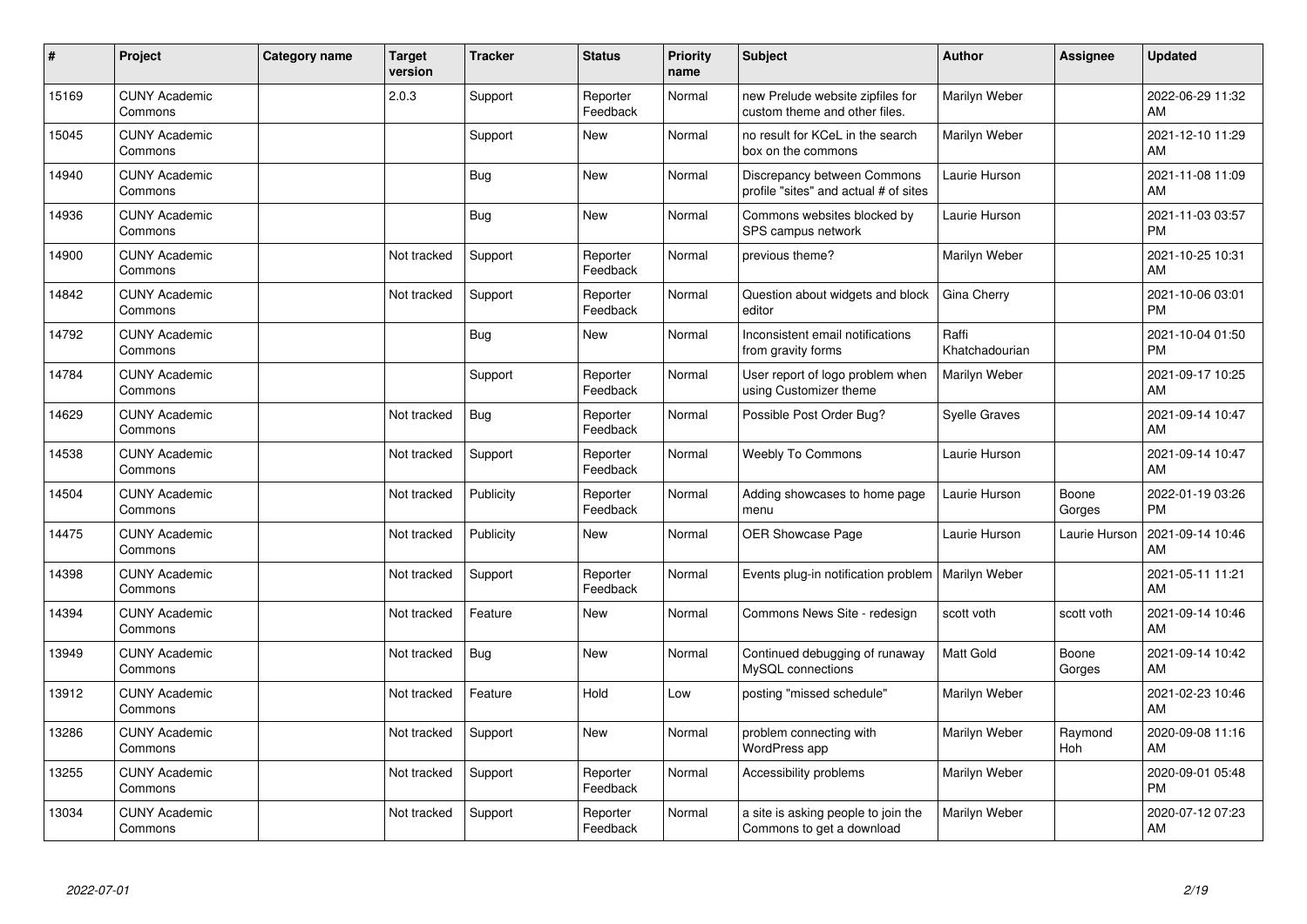| #     | Project                                                                 | <b>Category name</b> | Target<br>version | <b>Tracker</b> | <b>Status</b>        | <b>Priority</b><br>name | <b>Subject</b>                                                                       | Author              | <b>Assignee</b>     | <b>Updated</b>                |
|-------|-------------------------------------------------------------------------|----------------------|-------------------|----------------|----------------------|-------------------------|--------------------------------------------------------------------------------------|---------------------|---------------------|-------------------------------|
| 12911 | <b>CUNY Academic</b><br>Commons                                         |                      | Not tracked       | Feature        | <b>New</b>           | Normal                  | Block access to xmlrpc.php based<br>on User-Agent                                    | Boone Gorges        | Boone<br>Gorges     | 2020-06-09 05:12<br><b>PM</b> |
| 12484 | <b>CUNY Academic</b><br>Commons                                         |                      | Not tracked       | Support        | Reporter<br>Feedback | Normal                  | Sign up Code for COIL Course<br>starting in March                                    | Laurie Hurson       | Matt Gold           | 2020-03-02 02:26<br><b>PM</b> |
| 12436 | <b>CUNY Academic</b><br>Commons                                         |                      | Not tracked       | <b>Bug</b>     | Assigned             | Normal                  | Nightly system downtime                                                              | Boone Gorges        |                     | 2020-08-01 09:30<br>AM        |
| 12352 | <b>CUNY Academic</b><br>Commons                                         |                      | Not tracked       | Support        | <b>New</b>           | Normal                  | 'posts list" page builder block<br>option                                            | Marilyn Weber       |                     | 2020-02-03 01:29<br><b>PM</b> |
| 12328 | <b>CUNY Academic</b><br>Commons                                         |                      | Not tracked       | Support        | <b>New</b>           | Normal                  | Sign up Code for Non-CUNY<br>Faculty                                                 | Laurie Hurson       |                     | 2020-01-28 10:25<br>AM        |
| 12198 | <b>CUNY Academic</b><br>Commons                                         |                      | Not tracked       | <b>Bug</b>     | Reporter<br>Feedback | Normal                  | Duplicate listing in My Sites                                                        | Tom Harbison        |                     | 2019-12-09 05:50<br><b>PM</b> |
| 12062 | AD/O365 Transition<br>from NonMatric to<br><b>Matriculated Students</b> |                      |                   | Feature        | In Progress          | Normal                  | create solution and console<br>project                                               | Emilio Rodriguez    | Emilio<br>Rodriguez | 2019-11-12 03:56<br><b>PM</b> |
| 12004 | <b>CUNY Academic</b><br>Commons                                         |                      | Not tracked       | Support        | Reporter<br>Feedback | Normal                  | Notifications for spam blog<br>comments                                              | Gina Cherry         | Raymond<br>Hoh      | 2019-11-01 12:05<br><b>PM</b> |
| 11968 | JustPublics@365<br>MediaCamp                                            |                      |                   | Feature        | <b>New</b>           | Normal                  | Nanoscience Retractable Display<br>Unit                                              | Donald Cherry       | Bonnie<br>Eissner   | 2021-02-19 08:50<br>AM        |
| 11879 | <b>CUNY Academic</b><br>Commons                                         |                      | Not tracked       | Bug            | <b>New</b>           | Normal                  | Hypothesis comments appearing<br>on multiple, different pdfs across<br>blogs         | Laurie Hurson       | Laurie Hurson       | 2019-09-19 02:39<br><b>PM</b> |
| 11848 | <b>CUNY Academic</b><br>Commons                                         |                      | Not tracked       | Support        | Hold                 | Normal                  | a Dean of Faculty wants to share<br>a large file                                     | Marilyn Weber       |                     | 2019-09-24 08:44<br>AM        |
| 11787 | <b>CUNY Academic</b><br>Commons                                         |                      | Not tracked       | Support        | Reporter<br>Feedback | Normal                  | automated comments notifications<br>on ZenDesk                                       | Marilyn Weber       |                     | 2019-08-26 06:18<br><b>PM</b> |
| 11771 | <b>CUNY Academic</b><br>Commons                                         |                      | Not tracked       | Support        | Reporter<br>Feedback | Normal                  | post displays in sections                                                            | Marilyn Weber       |                     | 2019-08-20 10:34<br>AM        |
| 11519 | <b>CUNY Academic</b><br>Commons                                         |                      | Not tracked       | Support        | Assigned             | Normal                  | comment option not appearing                                                         | Marilyn Weber       |                     | 2019-09-24 10:28<br>AM        |
| 11517 | <b>CUNY Academic</b><br>Commons                                         |                      | Not tracked       | Feature        | Assigned             | Normal                  | wp-accessibility plugin should not<br>strip 'target=" blank" by default              | <b>Boone Gorges</b> | Laurie Hurson       | 2019-09-24 09:57<br>AM        |
| 11509 | <b>CUNY Academic</b><br>Commons                                         |                      | Not tracked       | Support        | Reporter<br>Feedback | Normal                  | deleted Page causing a Menu<br>problem?                                              | Marilyn Weber       |                     | 2019-06-04 09:54<br>AM        |
| 11393 | <b>CUNY Academic</b><br>Commons                                         |                      | Not tracked       | Publicity      | <b>New</b>           | Normal                  | After 1.15 release, ceate a hero<br>slide and post about adding a site<br>to a group | scott voth          | Patrick<br>Sweeney  | 2019-05-14 10:32<br>AM        |
| 11392 | <b>CUNY Academic</b><br>Commons                                         |                      | Future<br>release | <b>Bug</b>     | <b>New</b>           | Normal                  | Migrate users away from<br><b>StatPress</b>                                          | Boone Gorges        |                     | 2019-04-23 03:53<br><b>PM</b> |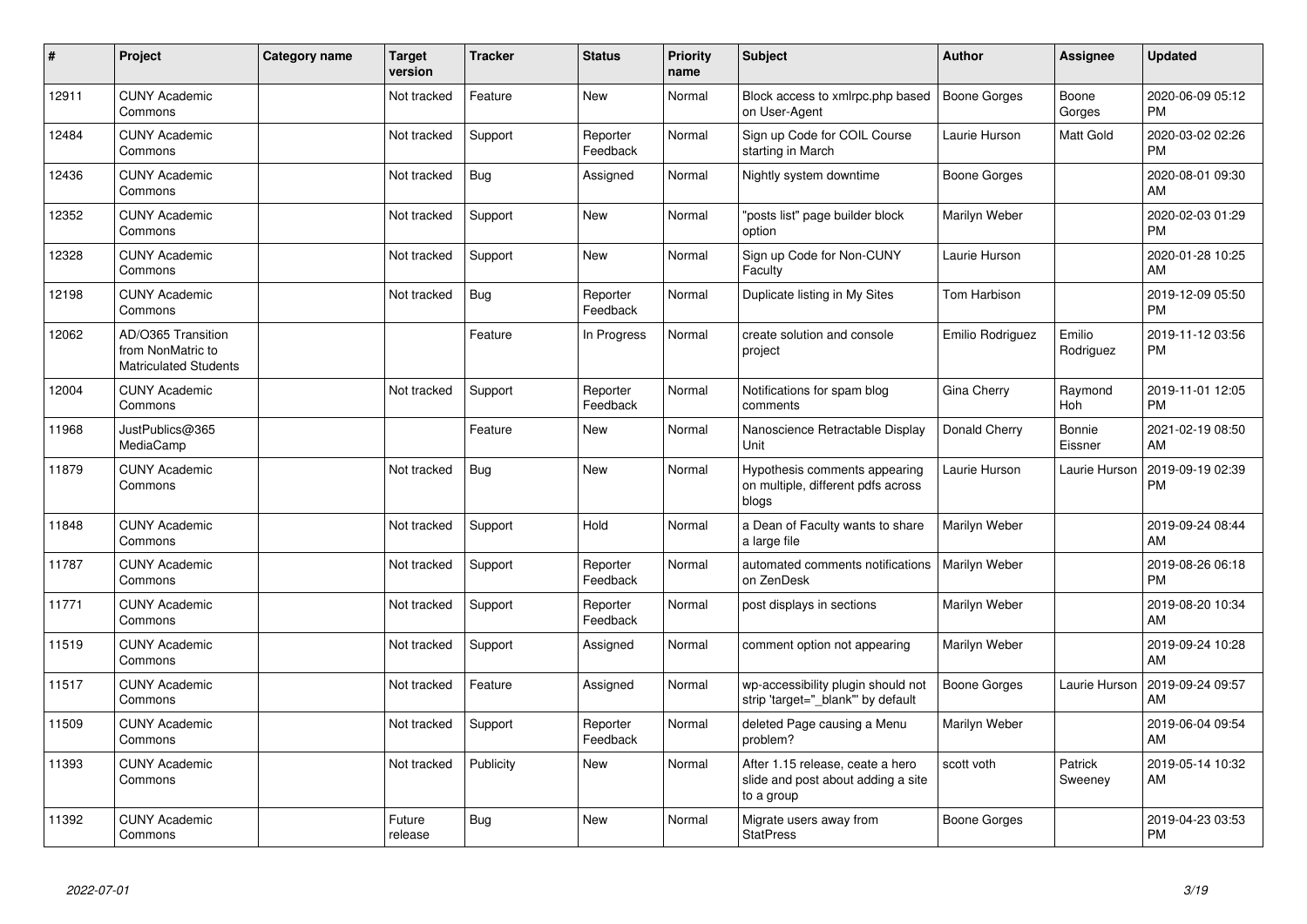| #     | Project                         | <b>Category name</b> | <b>Target</b><br>version | <b>Tracker</b> | <b>Status</b>        | <b>Priority</b><br>name | Subject                                                                                                                                      | <b>Author</b>     | <b>Assignee</b>     | <b>Updated</b>                |
|-------|---------------------------------|----------------------|--------------------------|----------------|----------------------|-------------------------|----------------------------------------------------------------------------------------------------------------------------------------------|-------------------|---------------------|-------------------------------|
| 11149 | <b>CUNY Academic</b><br>Commons |                      | Not tracked              | Support        | Reporter<br>Feedback | Normal                  | comments getting blocked                                                                                                                     | Marilyn Weber     | Raymond<br>Hoh      | 2019-03-26 11:40<br>AM        |
| 11131 | <b>CUNY Academic</b><br>Commons |                      | Future<br>release        | Feature        | Reporter<br>Feedback | Normal                  | <b>Image Annotation Plugins</b>                                                                                                              | Laurie Hurson     |                     | 2019-02-26 11:33<br>AM        |
| 10678 | <b>CUNY Academic</b><br>Commons |                      | Not tracked              | Bug            | Reporter<br>Feedback | High                    | Newsletter Plugin Not Sending<br><b>Out Newsletters</b>                                                                                      | Mark Webb         | Boone<br>Gorges     | 2019-09-16 09:38<br><b>PM</b> |
| 10657 | <b>CUNY Academic</b><br>Commons |                      | Not tracked              | Support        | Reporter<br>Feedback | Normal                  | child theme problems                                                                                                                         | Marilyn Weber     |                     | 2018-11-08 01:19<br><b>PM</b> |
| 10368 | <b>CUNY Academic</b><br>Commons |                      | Future<br>release        | Feature        | Assigned             | Normal                  | Use ORCID data to populate<br>academic profile page                                                                                          | Stephen Francoeur | Boone<br>Gorges     | 2018-09-25 01:53<br><b>PM</b> |
| 10262 | <b>CUNY Academic</b><br>Commons |                      | Not tracked              | Bug            | Reporter<br>Feedback | Normal                  | Newsletter Plugin: Broken Image<br>at Bottom of All Newsletters                                                                              | Mark Webb         | Raymond<br>Hoh      | 2018-08-30 05:17<br><b>PM</b> |
| 9908  | <b>CUNY Academic</b><br>Commons |                      | Not tracked              | Feature        | New                  | Normal                  | Is it possible to send email<br>updates to users (or an email<br>address not on the list) for only a<br>single page AFTER being<br>prompted? | Michael Shields   | scott voth          | 2018-06-11 01:34<br><b>PM</b> |
| 9207  | <b>CUNY Academic</b><br>Commons |                      | Future<br>release        | Support        | Reporter<br>Feedback | Normal                  | display dashboards made in<br>Tableau?                                                                                                       | Marilyn Weber     | Boone<br>Gorges     | 2018-04-10 10:42<br>AM        |
| 8992  | <b>NYCDH Community</b><br>Site  |                      |                          | Bug            | Assigned             | Normal                  | Multiple RBE error reports                                                                                                                   | <b>Matt Gold</b>  | Raymond<br>Hoh      | 2017-12-11 05:43<br><b>PM</b> |
| 8837  | <b>CUNY Academic</b><br>Commons |                      | Not tracked              | Feature        | Assigned             | Normal                  | Create a form to request info from<br>people requesting premium<br>themes and plugins                                                        | <b>Matt Gold</b>  | Marilyn<br>Weber    | 2017-11-14 03:35<br><b>PM</b> |
| 8607  | <b>CUNY Academic</b><br>Commons |                      | Not tracked              | Support        | <b>New</b>           | Normal                  | Paypal?                                                                                                                                      | Marilyn Weber     | Matt Gold           | 2018-05-15 01:37<br><b>PM</b> |
| 7828  | <b>CUNY Academic</b><br>Commons |                      | Not tracked              | Feature        | Assigned             | Normal                  | Theme Assessment 2017                                                                                                                        | Margaret Galvan   | Margaret<br>Galvan  | 2017-05-02 10:41<br><b>PM</b> |
| 6665  | <b>CUNY Academic</b><br>Commons |                      | Not tracked              | Publicity      | <b>New</b>           | Normal                  | Dead Link in 1.10 announcement<br>post                                                                                                       | Paige Dupont      | Stephen Real        | 2016-12-01 03:11<br><b>PM</b> |
| 6644  | <b>CUNY Academic</b><br>Commons |                      | Not tracked              | <b>Bug</b>     | Reporter<br>Feedback | High                    | White Screen at Login Pge                                                                                                                    | Luke Waltzer      | Raymond<br>Hoh      | 2016-11-21 10:34<br><b>PM</b> |
| 5298  | <b>CUNY Academic</b><br>Commons |                      | Not tracked              | Publicity      | New                  | Normal                  | Survey Pop-Up Text                                                                                                                           | Samantha Raddatz  | Samantha<br>Raddatz | 2016-03-22 12:27<br><b>PM</b> |
| 4235  | <b>CUNY Academic</b><br>Commons |                      | Not tracked              | Design/UX      | Assigned             | Normal                  | Explore user experience around<br>comments on forum topics vs docs                                                                           | Matt Gold         | Samantha<br>Raddatz | 2015-07-21 10:23<br>AM        |
| 2618  | NYCDH Community<br>Site         |                      |                          | <b>Bug</b>     | Assigned             | Low                     | Mark blogs as spam when created   Matt Gold<br>by users marked as spam                                                                       |                   | Boone<br>Gorges     | 2013-06-09 11:38<br><b>PM</b> |
| 2612  | <b>CUNY Academic</b><br>Commons |                      | Not tracked              | Publicity      | Assigned             | Normal                  | Pinterest site for the Commons                                                                                                               | local admin       | Sarah<br>Morgano    | 2016-03-04 11:19<br>AM        |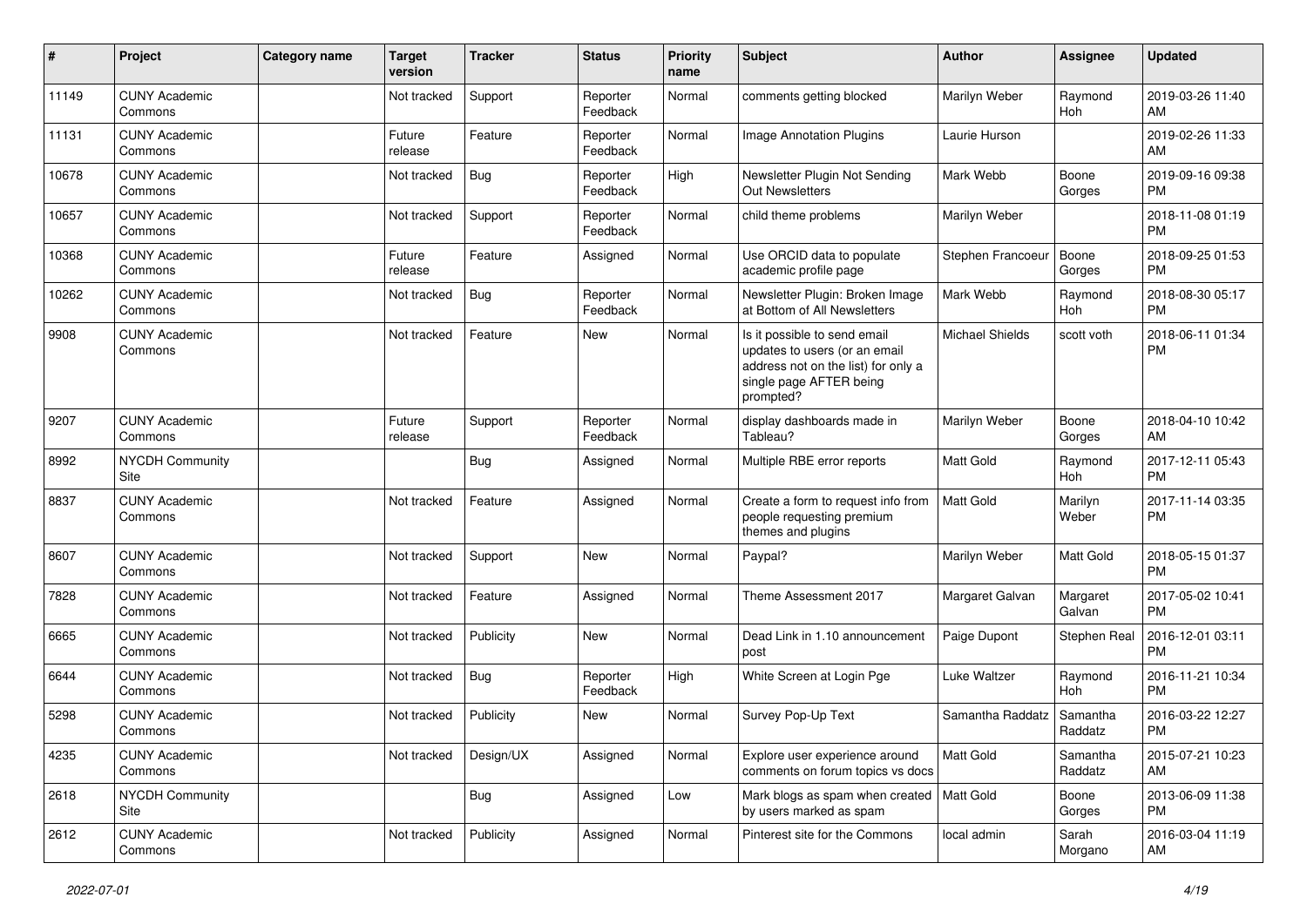| $\pmb{\sharp}$ | <b>Project</b>                  | Category name             | <b>Target</b><br>version | <b>Tracker</b> | <b>Status</b>        | <b>Priority</b><br>name | <b>Subject</b>                                                                            | <b>Author</b>       | Assignee            | <b>Updated</b>                |
|----------------|---------------------------------|---------------------------|--------------------------|----------------|----------------------|-------------------------|-------------------------------------------------------------------------------------------|---------------------|---------------------|-------------------------------|
| 2577           | <b>NYCDH Community</b><br>Site  |                           |                          | Feature        | Assigned             | Low                     | Investigate Potential to Add Links<br>to the Forum                                        | Mark Newton         | Alex Gil            | 2013-05-16 09:40<br><b>PM</b> |
| 2576           | <b>NYCDH Community</b><br>Site  |                           |                          | Bug            | Hold                 | Low                     | Test Next Button in Javascript<br><b>Tutorial Under Activities</b>                        | <b>Mark Newton</b>  | Alex Gil            | 2013-05-18 02:55<br><b>PM</b> |
| 2574           | <b>NYCDH Community</b><br>Site  |                           |                          | Feature        | Assigned             | Normal                  | Add Way to Upload Files to<br>Groups                                                      | Mark Newton         | Raymond<br>Hoh      | 2013-05-18 07:46<br><b>PM</b> |
| 2573           | <b>NYCDH Community</b><br>Site  |                           |                          | Feature        | Reporter<br>Feedback | Normal                  | Add dh nyc twitter list feed to site                                                      | <b>Mark Newton</b>  | Matt Gold           | 2013-05-16 11:42<br><b>PM</b> |
| 2571           | <b>NYCDH Community</b><br>Site  |                           |                          | Feature        | Assigned             | Normal                  | Add Google custom search box to<br>homepage                                               | <b>Mark Newton</b>  | Raymond<br>Hoh      | 2013-05-18 07:49<br><b>PM</b> |
| 10839          | <b>CUNY Academic</b><br>Commons | About page                | Not tracked              | Support        | New                  | Normal                  | <b>Mission Statement Needs</b><br>Revision                                                | scott voth          | Matt Gold           | 2018-12-26 10:58<br>AM        |
| 2666           | <b>CUNY Academic</b><br>Commons | About page                | Not tracked              | Documentation  | Assigned             | Normal                  | <b>Update About Text</b>                                                                  | Chris Stein         | Luke Waltzer        | 2016-03-04 11:19<br>AM        |
| 8901           | <b>CUNY Academic</b><br>Commons | Accessibility             | Future<br>release        | Feature        | Assigned             | Normal                  | Theme analysis for accessibility                                                          | <b>Matt Gold</b>    | Boone<br>Gorges     | 2022-04-26 11:59<br>AM        |
| 8900           | <b>CUNY Academic</b><br>Commons | Accessibility             | Future<br>release        | Feature        | Assigned             | Normal                  | Look into tools to enforce<br>accessibility in WP environment                             | <b>Matt Gold</b>    | Boone<br>Gorges     | 2022-04-26 11:59<br>AM        |
| 15210          | <b>CUNY Academic</b><br>Commons | Analytics                 | Not tracked              | Design/UX      | New                  | Normal                  | Google Analytics improvements                                                             | Colin McDonald      | Boone<br>Gorges     | 2022-05-24 10:47<br>AM        |
| 5679           | <b>CUNY Academic</b><br>Commons | Analytics                 | Not tracked              | Feature        | <b>New</b>           | Normal                  | Logged In Users for GA                                                                    | Valerie Townsend    | Valerie<br>Townsend | 2016-06-11 09:49<br>AM        |
| 5581           | <b>CUNY Academic</b><br>Commons | Analytics                 | Future<br>release        | Feature        | Assigned             | Normal                  | Explore alternatives to Google<br>Analytics                                               | <b>Matt Gold</b>    | Valerie<br>Townsend | 2020-04-17 03:12<br><b>PM</b> |
| 4972           | <b>CUNY Academic</b><br>Commons | Analytics                 | Not tracked              | Bug            | New                  | Normal                  | <b>Newsletter Analytics</b>                                                               | Stephen Real        | Matt Gold           | 2015-12-09 12:54<br><b>PM</b> |
| 4070           | <b>CUNY Academic</b><br>Commons | Analytics                 | Not tracked              | Support        | Assigned             | Normal                  | Request for JITP site analytics                                                           | <b>Matt Gold</b>    | Seth Persons        | 2016-02-23 03:09<br><b>PM</b> |
| 1460           | <b>CUNY Academic</b><br>Commons | Analytics                 | Future<br>release        | Feature        | Assigned             | Normal                  | <b>Update System Report</b>                                                               | <b>Brian Foote</b>  | Boone<br>Gorges     | 2015-11-09 06:13<br><b>PM</b> |
| 7022           | <b>CUNY Academic</b><br>Commons | Announcements             | Future<br>release        | Bug            | New                  | Normal                  | Sitewide announcements should<br>be displayed on, and dismissable<br>from, mapped domains | <b>Boone Gorges</b> | Boone<br>Gorges     | 2018-03-22 10:18<br>AM        |
| 9720           | <b>CUNY Academic</b><br>Commons | Authentication            | Future<br>release        | Feature        | <b>New</b>           | Normal                  | The Commons should be an<br>oAuth provider                                                | Boone Gorges        |                     | 2019-03-01 02:04<br><b>PM</b> |
| 4635           | <b>CUNY Academic</b><br>Commons | Authentication            | Future<br>release        | Feature        | New                  | Normal                  | Allow non-WP authentication                                                               | Boone Gorges        | Sonja Leix          | 2019-03-01 02:05<br><b>PM</b> |
| 12350          | <b>CUNY Academic</b><br>Commons | <b>Blogs (BuddyPress)</b> | Not tracked              | Support        | Reporter<br>Feedback | Normal                  | URL creation problem                                                                      | Marilyn Weber       |                     | 2020-02-03 11:27<br>AM        |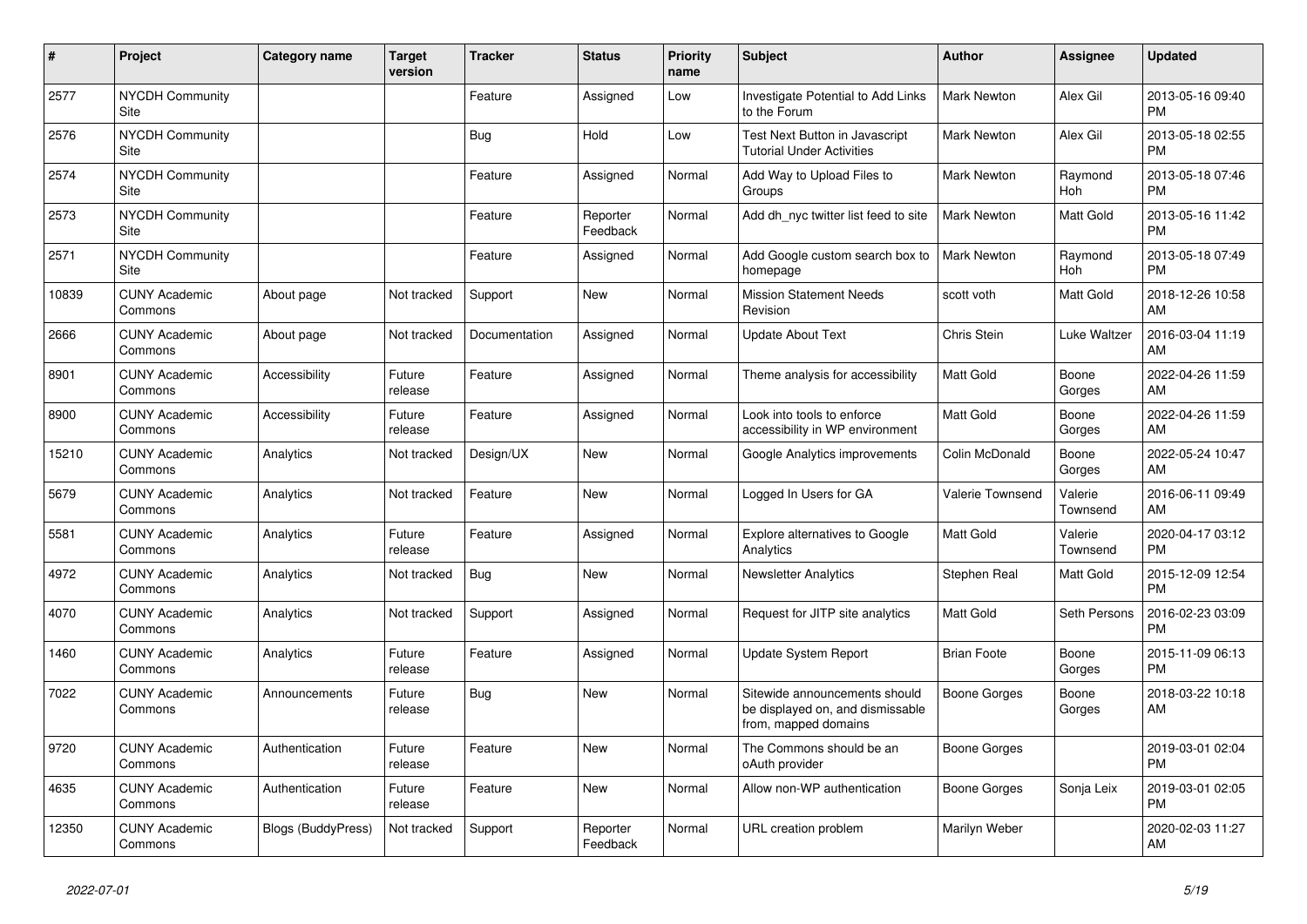| #     | Project                         | <b>Category name</b>      | <b>Target</b><br>version | <b>Tracker</b> | <b>Status</b> | Priority<br>name | <b>Subject</b>                                                       | <b>Author</b>    | <b>Assignee</b>     | <b>Updated</b>                |
|-------|---------------------------------|---------------------------|--------------------------|----------------|---------------|------------------|----------------------------------------------------------------------|------------------|---------------------|-------------------------------|
| 8836  | <b>CUNY Academic</b><br>Commons | <b>Blogs (BuddyPress)</b> | Future<br>release        | Feature        | Assigned      | Normal           | Redesign site launch process                                         | Matt Gold        | Boone<br>Gorges     | 2019-10-03 02:49<br><b>PM</b> |
| 8835  | <b>CUNY Academic</b><br>Commons | <b>Blogs (BuddyPress)</b> | Future<br>release        | Feature        | New           | Normal           | Extend cuny is shortlinks to sites                                   | Luke Waltzer     | Boone<br>Gorges     | 2022-04-26 11:59<br>AM        |
| 6078  | <b>CUNY Academic</b><br>Commons | <b>Blogs (BuddyPress)</b> | Future<br>release        | Feature        | <b>New</b>    | Normal           | Explore Adding Network Blog<br>Metadata Plugin                       | Luke Waltzer     | Luke Waltzer        | 2016-10-11 10:29<br><b>PM</b> |
| 5691  | <b>CUNY Academic</b><br>Commons | <b>Blogs (BuddyPress)</b> | Future<br>release        | Bug            | Assigned      | High             | Differing numbers on Sites display                                   | <b>Matt Gold</b> | Raymond<br>Hoh      | 2016-06-13 01:37<br><b>PM</b> |
| 11243 | <b>CUNY Academic</b><br>Commons | BuddyPress (misc)         | Future<br>release        | Bug            | New           | Normal           | Audit bp-custom.php                                                  | Raymond Hoh      | Raymond<br>Hoh      | 2022-04-26 11:59<br>AM        |
| 7624  | <b>CUNY Academic</b><br>Commons | BuddyPress (misc)         | Future<br>release        | Design/UX      | New           | Normal           | <b>BP Notifications</b>                                              | Luke Waltzer     | Paige Dupont        | 2017-02-08 10:43<br><b>PM</b> |
| 2325  | <b>CUNY Academic</b><br>Commons | BuddyPress (misc)         | Future<br>release        | Feature        | Assigned      | Low              | Profile should have separate fields<br>for first/last names          | local admin      | Boone<br>Gorges     | 2015-11-09 06:09<br><b>PM</b> |
| 1423  | <b>CUNY Academic</b><br>Commons | BuddyPress (misc)         | Future<br>release        | Feature        | Assigned      | Low              | Show an avatar for pingback<br>comment activity items                | Boone Gorges     | <b>Tahir Butt</b>   | 2016-10-24 12:03<br><b>PM</b> |
| 635   | <b>CUNY Academic</b><br>Commons | BuddyPress (misc)         | Future<br>release        | Feature        | Assigned      | Normal           | Big Blue Button -<br>Videoconferencing in Groups and<br><b>Blogs</b> | Matt Gold        | Boone<br>Gorges     | 2011-03-14 03:24<br><b>PM</b> |
| 599   | <b>CUNY Academic</b><br>Commons | BuddyPress (misc)         | Future<br>release        | Feature        | Assigned      | Normal           | Consider adding rating plugins for<br><b>BuddyPress/BBPress</b>      | <b>Matt Gold</b> | Boone<br>Gorges     | 2011-08-22 06:50<br><b>PM</b> |
| 554   | <b>CUNY Academic</b><br>Commons | <b>BuddyPress (misc)</b>  | Future<br>release        | Feature        | Assigned      | Normal           | Add Trackback notifications to<br>site-wide activity feed            | Matt Gold        | Boone<br>Gorges     | 2015-11-09 06:19<br><b>PM</b> |
| 500   | <b>CUNY Academic</b><br>Commons | BuddyPress (misc)         | Future<br>release        | Feature        | Assigned      | Normal           | <b>Export Group Data</b>                                             | <b>Matt Gold</b> | Boone<br>Gorges     | 2010-12-19 12:09<br><b>PM</b> |
| 435   | <b>CUNY Academic</b><br>Commons | BuddyPress (misc)         | Future<br>release        | Feature        | Assigned      | Normal           | Include Avatar Images in Forum<br><b>Post Notification Emails</b>    | Matt Gold        | Boone<br>Gorges     | 2010-12-08 12:40<br><b>PM</b> |
| 377   | <b>CUNY Academic</b><br>Commons | BuddyPress (misc)         | Future<br>release        | Feature        | Assigned      | Normal           | Like buttons                                                         | Matt Gold        | Boone<br>Gorges     | 2010-11-16 05:13<br><b>PM</b> |
| 310   | <b>CUNY Academic</b><br>Commons | BuddyPress (misc)         | Future<br>release        | Feature        | Assigned      | Low              | <b>Friend Request Email</b>                                          | Matt Gold        | Samantha<br>Raddatz | 2015-11-09 05:08<br><b>PM</b> |
| 58    | <b>CUNY Academic</b><br>Commons | BuddyPress (misc)         | Future<br>release        | Feature        | Assigned      | Low              | Make member search sortable by<br>last name                          | Roberta Brody    | Boone<br>Gorges     | 2010-08-26 02:38<br><b>PM</b> |
| 6389  | <b>CUNY Academic</b><br>Commons | <b>BuddyPress Docs</b>    | Future<br>release        | Feature        | <b>New</b>    | Low              | <b>Make Discussion Area Visible</b><br>When Editing a Doc            | Luke Waltzer     | Boone<br>Gorges     | 2016-10-21 04:16<br><b>PM</b> |
| 4226  | <b>CUNY Academic</b><br>Commons | <b>BuddyPress Docs</b>    | Future<br>release        | Design/UX      | New           | Normal           | Add option to connect a Doc with<br>a Group                          | Samantha Raddatz | Samantha<br>Raddatz | 2015-09-09 04:08<br><b>PM</b> |
| 2523  | <b>CUNY Academic</b><br>Commons | <b>BuddyPress Docs</b>    | Future<br>release        | Feature        | Assigned      | Normal           | Allow Users to Upload Images to<br><b>BP</b> Docs                    | <b>Matt Gold</b> | Boone<br>Gorges     | 2015-11-09 06:14<br><b>PM</b> |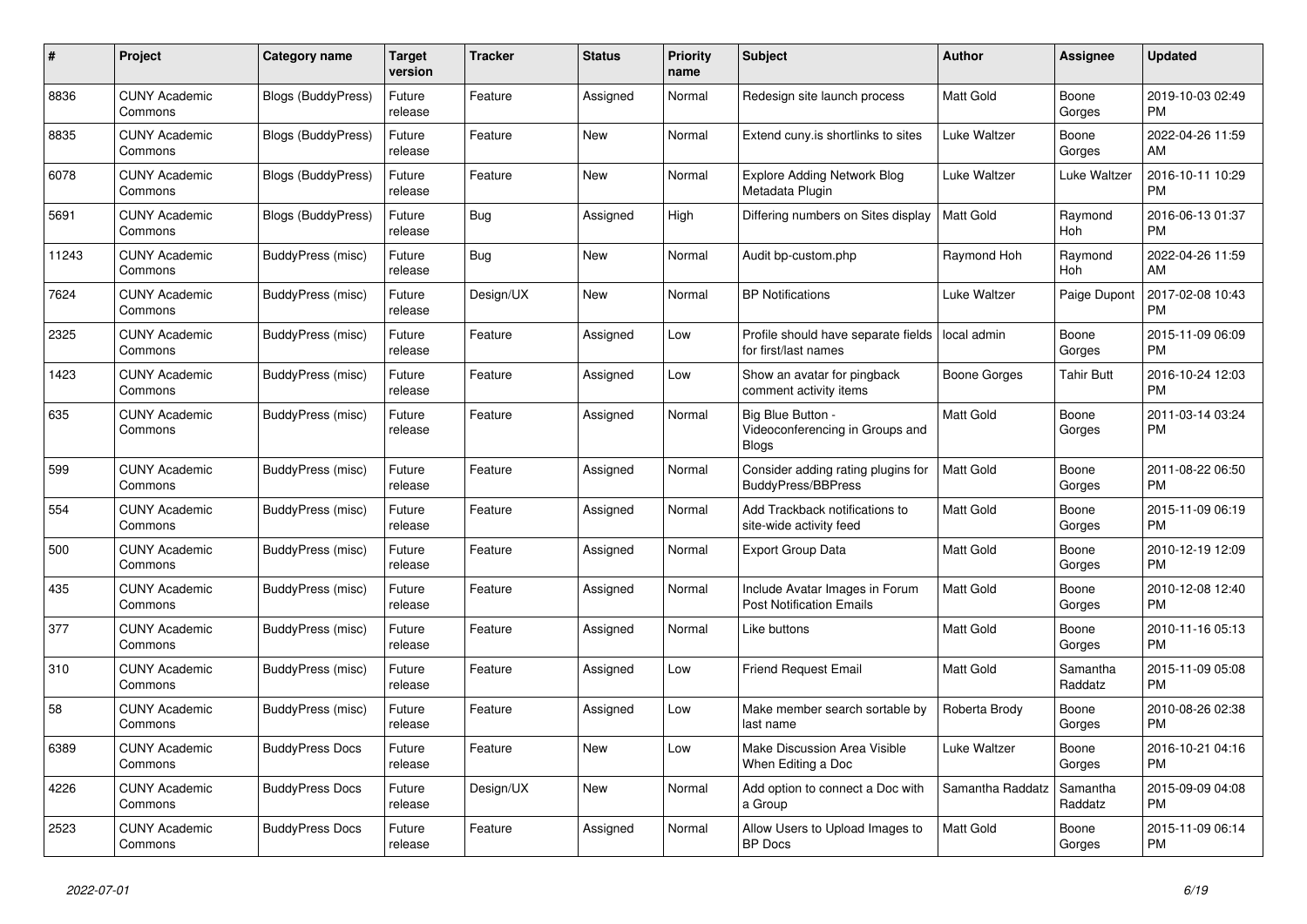| $\#$  | Project                         | <b>Category name</b>   | <b>Target</b><br>version | <b>Tracker</b> | <b>Status</b>        | Priority<br>name | <b>Subject</b>                                                   | <b>Author</b>           | <b>Assignee</b>     | <b>Updated</b>                |
|-------|---------------------------------|------------------------|--------------------------|----------------|----------------------|------------------|------------------------------------------------------------------|-------------------------|---------------------|-------------------------------|
| 1744  | <b>CUNY Academic</b><br>Commons | <b>BuddyPress Docs</b> | Future<br>release        | Feature        | Assigned             | Normal           | Spreadsheet-style Docs                                           | Boone Gorges            | Boone<br>Gorges     | 2015-11-09 06:13<br><b>PM</b> |
| 1422  | <b>CUNY Academic</b><br>Commons | <b>BuddyPress Docs</b> | Future<br>release        | Feature        | Assigned             | Normal           | Make "created Doc" activity icons<br>non-mini                    | Boone Gorges            | Boone<br>Gorges     | 2015-11-09 05:48<br><b>PM</b> |
| 1417  | <b>CUNY Academic</b><br>Commons | <b>BuddyPress Docs</b> | Future<br>release        | Feature        | Assigned             | Low              | <b>Bulk actions for BuddyPress Docs</b>                          | <b>Boone Gorges</b>     | Boone<br>Gorges     | 2016-10-17 10:41<br><b>PM</b> |
| 618   | <b>CUNY Academic</b><br>Commons | <b>BuddyPress Docs</b> | Future<br>release        | Feature        | Assigned             | Normal           | <b>BuddyPress Docs: export formats</b>                           | Boone Gorges            | Boone<br>Gorges     | 2015-11-09 05:38<br><b>PM</b> |
| 519   | <b>CUNY Academic</b><br>Commons | <b>BuddyPress Docs</b> | Future<br>release        | Feature        | Assigned             | Low              | TOC for individual docs - for new<br>BP "wiki-like" plugin       | scott voth              | Boone<br>Gorges     | 2015-11-09 05:54<br><b>PM</b> |
| 13466 | <b>CUNY Academic</b><br>Commons | Cavalcade              | Future<br>release        | Feature        | <b>New</b>           | Normal           | Automated cleanup for duplicate<br>Cavalcade tasks               | Boone Gorges            | Boone<br>Gorges     | 2020-10-13 05:24<br><b>PM</b> |
| 14994 | <b>CUNY Academic</b><br>Commons | cdev.gc.cuny.edu       | Not tracked              | Support        | In Progress          | Normal           | Clear Cache on CDEV                                              | scott voth              | Raymond<br>Hoh      | 2021-12-07 03:51<br><b>PM</b> |
| 9060  | <b>CUNY Academic</b><br>Commons | Commons In A Box       | Not tracked              | Bug            | Hold                 | Normal           | Problems with CBox image library<br>/ upload                     | Lisa Rhody              | Raymond<br>Hoh      | 2018-01-10 03:26<br><b>PM</b> |
| 4027  | <b>CUNY Academic</b><br>Commons | Commons In A Box       | Not tracked              | Design/UX      | Assigned             | Normal           | Usability review of CBOX update<br>procedures                    | Matt Gold               | Samantha<br>Raddatz | 2015-05-11 06:36<br><b>PM</b> |
| 12438 | <b>CUNY Academic</b><br>Commons | Courses                | Not tracked              | Bug            | <b>New</b>           | Normal           | Site appearing twice                                             | Laurie Hurson           | Boone<br>Gorges     | 2020-02-18 01:34<br><b>PM</b> |
| 11789 | <b>CUNY Academic</b><br>Commons | Courses                | Future<br>release        | Feature        | <b>New</b>           | Normal           | Ability to remove item from<br>Courses list                      | Laurie Hurson           | Sonja Leix          | 2019-09-24 12:28<br><b>PM</b> |
| 11556 | <b>CUNY Academic</b><br>Commons | Courses                | Not tracked              | Bug            | Reporter<br>Feedback | Normal           | Instructor name given in course<br>listing                       | Tom Harbison            |                     | 2019-06-25 04:12<br><b>PM</b> |
| 10226 | <b>CUNY Academic</b><br>Commons | Courses                | Future<br>release        | Feature        | <b>New</b>           | Normal           | Add "My Courses" to drop down<br>list                            | scott voth              | Boone<br>Gorges     | 2021-11-19 12:42<br><b>PM</b> |
| 9420  | <b>CUNY Academic</b><br>Commons | cuny.is                | Not tracked              | Feature        | <b>New</b>           | Normal           | Request for http://cuny.is/streams                               | Raffi<br>Khatchadourian | Marilyn<br>Weber    | 2018-04-02 10:08<br>AM        |
| 10439 | <b>CUNY Academic</b><br>Commons | Design                 | 2.1.0                    | Design/UX      | <b>New</b>           | Normal           | Create Style Guide for Commons                                   | Sonja Leix              | Sara Cannon         | 2022-06-28 01:43<br><b>PM</b> |
| 8902  | <b>CUNY Academic</b><br>Commons | Design                 | Not tracked              | Feature        | Assigned             | Normal           | Report back on research on<br><b>BuddyPress themes</b>           | Matt Gold               | Michael Smith       | 2017-11-10 12:31<br><b>PM</b> |
| 2754  | <b>CUNY Academic</b><br>Commons | Design                 | Future<br>release        | Feature        | Assigned             | Normal           | Determine strategy for CAC logo<br>handling in top header        | Micki Kaufman           | Chris Stein         | 2015-01-05 08:53<br><b>PM</b> |
| 860   | <b>CUNY Academic</b><br>Commons | Design                 | Future<br>release        | Design/UX      | Assigned             | Normal           | <b>Standardize Button Treatment</b><br><b>Across the Commons</b> | Chris Stein             | Chris Stein         | 2014-05-01 09:45<br>AM        |
| 16199 | <b>CUNY Academic</b><br>Commons | <b>Directories</b>     | 2.0.3                    | Bug            | New                  | Normal           | Removed "Semester" Filter from<br><b>Courses Directory</b>       | Laurie Hurson           | Boone<br>Gorges     | 2022-06-29 11:32<br>AM        |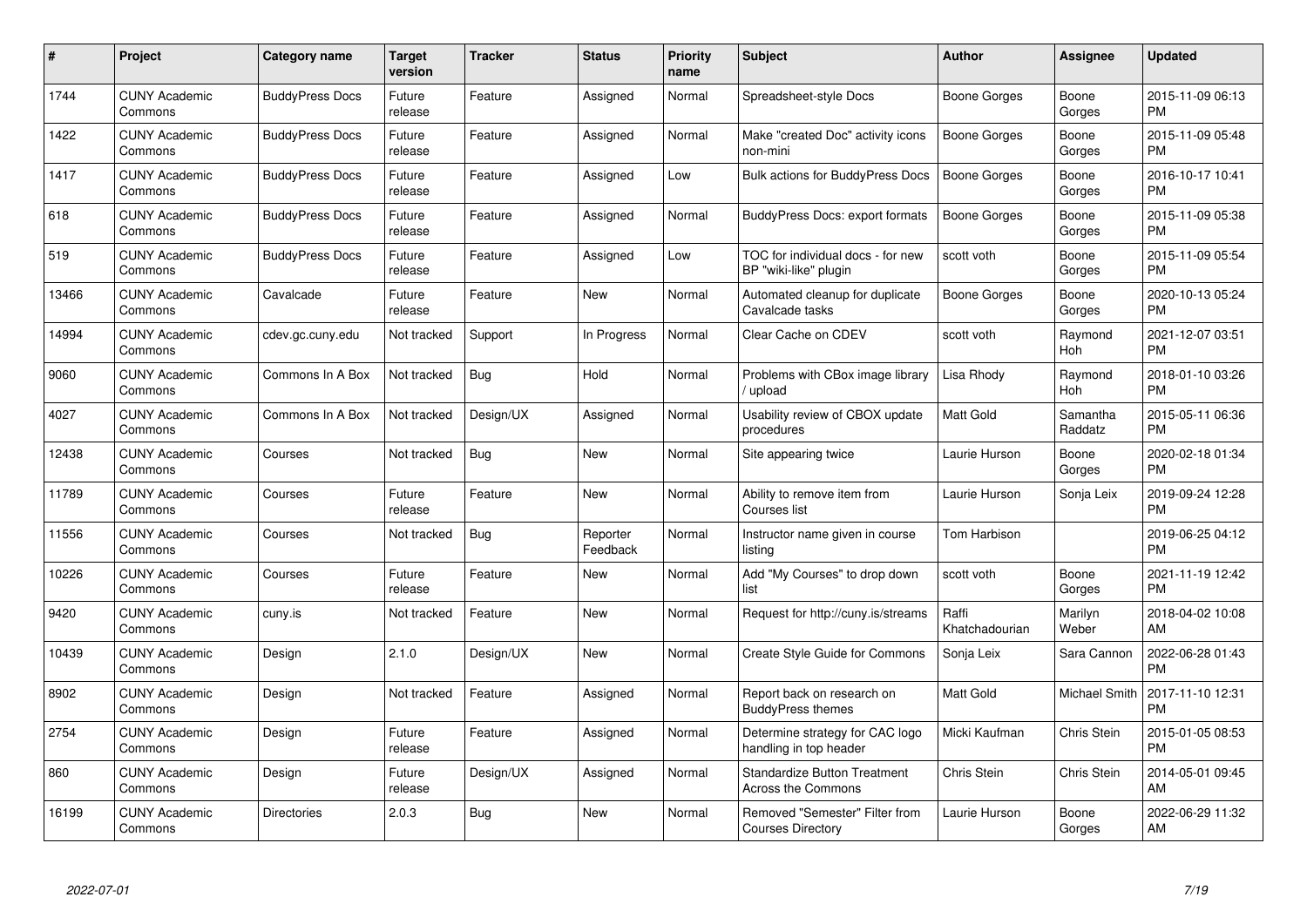| #     | Project                         | <b>Category name</b>       | <b>Target</b><br>version | <b>Tracker</b> | <b>Status</b>        | <b>Priority</b><br>name | <b>Subject</b>                                                                      | Author                  | Assignee         | <b>Updated</b>                |
|-------|---------------------------------|----------------------------|--------------------------|----------------|----------------------|-------------------------|-------------------------------------------------------------------------------------|-------------------------|------------------|-------------------------------|
| 4225  | <b>CUNY Academic</b><br>Commons | DiRT Integration           | Future<br>release        | Design/UX      | New                  | Normal                  | Add information to DIRT page (in<br>Create a Group)                                 | Samantha Raddatz        | <b>Matt Gold</b> | 2015-06-26 03:14<br><b>PM</b> |
| 3524  | <b>CUNY Academic</b><br>Commons | Documentation              | Not tracked              | Documentation  | Assigned             | Normal                  | Post describing all you can do<br>when starting up a new blog/group                 | <b>Matt Gold</b>        | scott voth       | 2014-10-04 12:56<br><b>PM</b> |
| 14496 | <b>CUNY Academic</b><br>Commons | Domain Mapping             | Future<br>release        | Bug            | New                  | Normal                  | Mapped domain SSO uses<br>third-party cookies                                       | Raymond Hoh             | Raymond<br>Hoh   | 2021-05-24 04:03<br><b>PM</b> |
| 11493 | <b>CUNY Academic</b><br>Commons | Domain Mapping             | Not tracked              | Support        | Reporter<br>Feedback | Normal                  | Domain Mapping Request - Talia<br>Schaffer                                          | scott voth              | <b>Matt Gold</b> | 2019-08-06 08:39<br>AM        |
| 10982 | <b>CUNY Academic</b><br>Commons | Domain Mapping             | Not tracked              | Support        | Reporter<br>Feedback | Normal                  | <b>CNAME</b> question                                                               | scott voth              |                  | 2019-01-22 04:29<br><b>PM</b> |
| 1167  | <b>CUNY Academic</b><br>Commons | <b>Email Invitations</b>   | Future<br>release        | Feature        | New                  | Low                     | Allow email invitations to be resent                                                | Boone Gorges            | Boone<br>Gorges  | 2015-11-12 12:53<br>AM        |
| 1166  | <b>CUNY Academic</b><br>Commons | <b>Email Invitations</b>   | Future<br>release        | Feature        | New                  | Low                     | Better organizational tools for Sent<br>Invites                                     | Boone Gorges            | Boone<br>Gorges  | 2015-11-09 06:02<br><b>PM</b> |
| 1165  | <b>CUNY Academic</b><br>Commons | <b>Email Invitations</b>   | Future<br>release        | Feature        | Assigned             | Low                     | Allow saved lists of invitees under<br>Send Invites                                 | <b>Boone Gorges</b>     | Boone<br>Gorges  | 2015-11-09 06:03<br>PM        |
| 15604 | <b>CUNY Academic</b><br>Commons | <b>Email Notifications</b> | Future<br>release        | Feature        | Assigned             | Normal                  | Restructure Commons Group<br>Digest Email Messages                                  | <b>Matt Gold</b>        | Boone<br>Gorges  | 2022-05-26 10:45<br>AM        |
| 12042 | <b>CUNY Academic</b><br>Commons | <b>Email Notifications</b> | Future<br>release        | Feature        | New                  | Normal                  | Improved error logging for BPGES<br>send queue                                      | Boone Gorges            | Boone<br>Gorges  | 2021-11-19 12:25<br><b>PM</b> |
| 11971 | <b>CUNY Academic</b><br>Commons | <b>Email Notifications</b> | Future<br>release        | Bug            | Reporter<br>Feedback | Low                     | Pictures obscured in emailed post<br>notifications                                  | Marilyn Weber           | Raymond<br>Hoh   | 2019-11-21 01:14<br><b>PM</b> |
| 9979  | <b>CUNY Academic</b><br>Commons | <b>Email Notifications</b> | Not tracked              | Bug            | Reporter<br>Feedback | Normal                  | Reports of slow email activation<br>emails                                          | <b>Matt Gold</b>        | Boone<br>Gorges  | 2018-08-29 09:40<br><b>PM</b> |
| 5992  | <b>CUNY Academic</b><br>Commons | <b>Email Notifications</b> | Future<br>release        | Feature        | New                  | Normal                  | Changing the From line of<br>autogenerated blog emails                              | Marilyn Weber           |                  | 2018-09-27 05:19<br><b>PM</b> |
| 333   | <b>CUNY Academic</b><br>Commons | <b>Email Notifications</b> | Future<br>release        | Feature        | Assigned             | Low                     | Delay Forum Notification Email<br>Delivery Until After Editing Period<br>Ends       | <b>Matt Gold</b>        | Raymond<br>Hoh   | 2015-11-09 06:01<br><b>PM</b> |
| 11531 | <b>CUNY Academic</b><br>Commons | Events                     | Future<br>release        | Feature        | New                  | Normal                  | Main Events calendar should<br>include non-public events that<br>user has access to | scott voth              | Boone<br>Gorges  | 2019-06-11 10:00<br>AM        |
| 11077 | <b>CUNY Academic</b><br>Commons | Events                     | Not tracked              | Feature        | Reporter<br>Feedback | Normal                  | Show event category description<br>in event list view                               | Raffi<br>Khatchadourian |                  | 2019-02-12 10:38<br>PM        |
| 6749  | <b>CUNY Academic</b><br>Commons | Events                     | Future<br>release        | Bug            | New                  | Low                     | BPEO iCal request can trigger<br>very large number of DB queries                    | Boone Gorges            | Raymond<br>Hoh   | 2016-11-15 10:09<br><b>PM</b> |
| 5696  | <b>CUNY Academic</b><br>Commons | Events                     | Future<br>release        | Feature        | Assigned             | Normal                  | Events Calendar - display options<br>/ calendar aggregation                         | Matt Gold               | Boone<br>Gorges  | 2016-10-13 11:44<br>AM        |
| 5016  | <b>CUNY Academic</b><br>Commons | Events                     | Future<br>release        | Feature        | Assigned             | Low                     | Allow comments to be posted on<br>events                                            | Matt Gold               | Raymond<br>Hoh   | 2019-03-01 02:23<br><b>PM</b> |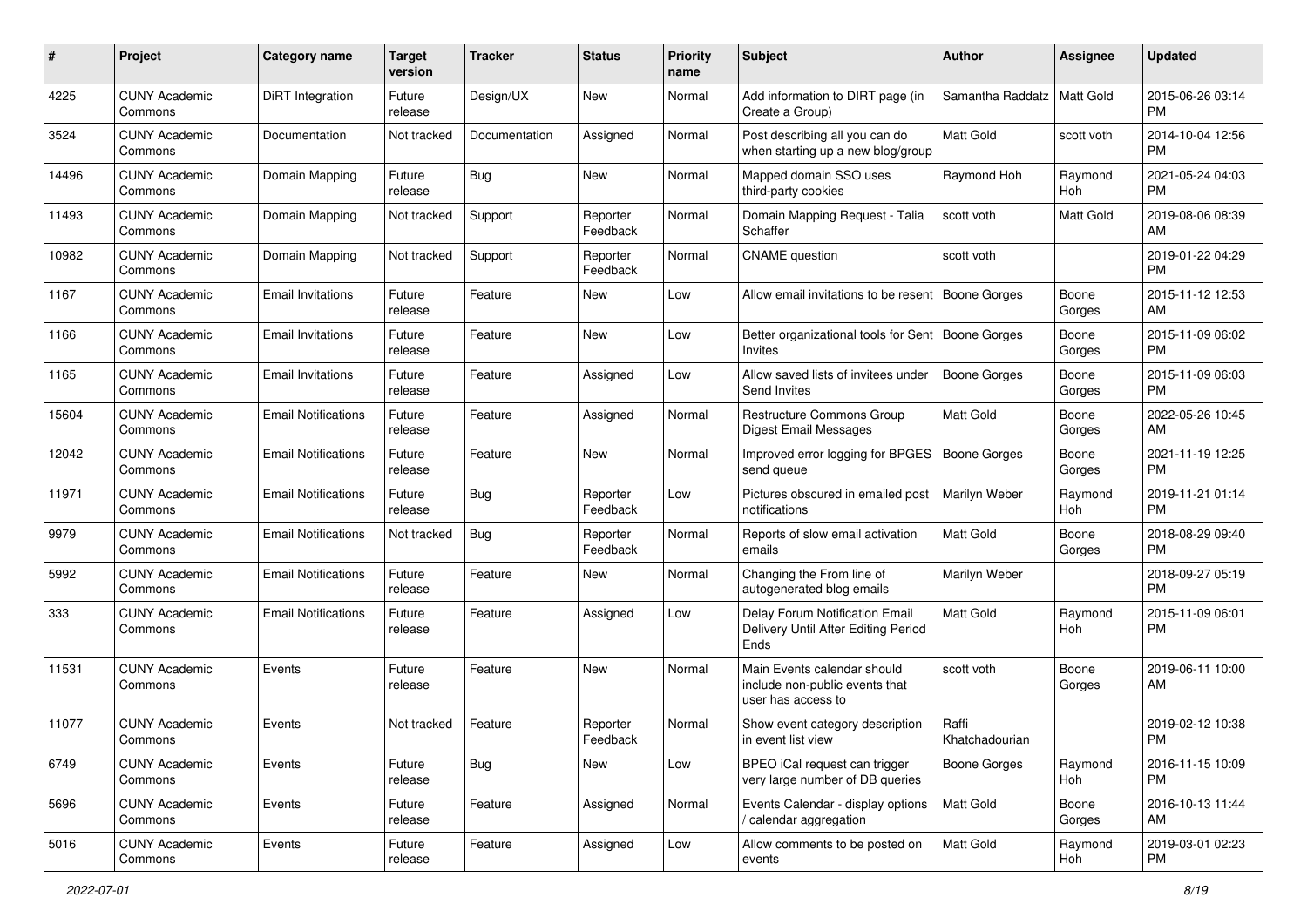| #     | Project                         | <b>Category name</b> | <b>Target</b><br>version | <b>Tracker</b> | <b>Status</b>        | <b>Priority</b><br>name | <b>Subject</b>                                                                    | <b>Author</b>    | Assignee            | <b>Updated</b>                |
|-------|---------------------------------|----------------------|--------------------------|----------------|----------------------|-------------------------|-----------------------------------------------------------------------------------|------------------|---------------------|-------------------------------|
| 4903  | <b>CUNY Academic</b><br>Commons | Events               | Future<br>release        | Design/UX      | Assigned             | Normal                  | Improving visual appearance of<br>event calendars                                 | Matt Gold        | Boone<br>Gorges     | 2016-10-13 11:51<br>AM        |
| 4592  | <b>CUNY Academic</b><br>Commons | Events               | Future<br>release        | Design/UX      | <b>New</b>           | Normal                  | Event Creation - Venue Dropdown<br>Slow                                           | Samantha Raddatz | Boone<br>Gorges     | 2015-09-14 04:56<br><b>PM</b> |
| 4481  | <b>CUNY Academic</b><br>Commons | Events               | Future<br>release        | Feature        | <b>New</b>           | Normal                  | Group admins/mods should have<br>the ability to unlink an event from<br>the group | Boone Gorges     | Boone<br>Gorges     | 2017-04-24 03:53<br><b>PM</b> |
| 4438  | <b>CUNY Academic</b><br>Commons | Events               | Future<br>release        | Bug            | Assigned             | Normal                  | Events Calendar - Export<br><b>Recurring Events</b>                               | scott voth       | Daniel Jones        | 2016-05-23 04:25<br><b>PM</b> |
| 4238  | <b>CUNY Academic</b><br>Commons | Events               | Future<br>release        | Feature        | Assigned             | Normal                  | Copy Events to Other Groups?                                                      | Matt Gold        | Boone<br>Gorges     | 2015-07-02 10:08<br>AM        |
| 4053  | <b>CUNY Academic</b><br>Commons | Events               | Future<br>release        | Feature        | Assigned             | Normal                  | Create new tab for past events                                                    | <b>Matt Gold</b> | Boone<br>Gorges     | 2015-05-12 02:10<br><b>PM</b> |
| 3475  | <b>CUNY Academic</b><br>Commons | Events               | Future<br>release        | Feature        | Assigned             | Normal                  | Request to add plugin to<br>streamline room<br>booking/appointment booking        | Naomi Barrettara | Boone<br>Gorges     | 2014-12-01 05:14<br><b>PM</b> |
| 8756  | <b>CUNY Academic</b><br>Commons | <b>Group Blogs</b>   | Future<br>release        | Feature        | Hold                 | Normal                  | Connect multiple blogs to one<br>group?                                           | <b>Matt Gold</b> | Boone<br>Gorges     | 2017-09-30 10:42<br>AM        |
| 5317  | <b>CUNY Academic</b><br>Commons | Group Blogs          | Not tracked              | Bug            | Reporter<br>Feedback | Normal                  | Notifications of New Post Didn't<br>Come                                          | Luke Waltzer     | Samantha<br>Raddatz | 2016-03-21 10:41<br><b>PM</b> |
| 3580  | <b>CUNY Academic</b><br>Commons | Group Blogs          | Future<br>release        | Feature        | New                  | Normal                  | Multiple blogs per group                                                          | Boone Gorges     | Boone<br>Gorges     | 2018-02-20 02:02<br><b>PM</b> |
| 653   | <b>CUNY Academic</b><br>Commons | Group Blogs          | Future<br>release        | Feature        | Assigned             | Normal                  | Redesign Integration of Groups<br>and Blogs                                       | <b>Matt Gold</b> | Samantha<br>Raddatz | 2015-11-09 05:40<br><b>PM</b> |
| 12091 | <b>CUNY Academic</b><br>Commons | <b>Group Files</b>   | Future<br>release        | Feature        | <b>New</b>           | Normal                  | Improved pre-upload file validation<br>for bp-group-documents                     | Boone Gorges     | Boone<br>Gorges     | 2019-11-14 01:21<br><b>PM</b> |
| 11834 | <b>CUNY Academic</b><br>Commons | <b>Group Files</b>   | Future<br>release        | Feature        | <b>New</b>           | Normal                  | Improved tools for managing<br>group file folders                                 | Boone Gorges     | Sonja Leix          | 2019-09-06 03:55<br><b>PM</b> |
| 3354  | <b>CUNY Academic</b><br>Commons | <b>Group Files</b>   | Future<br>release        | Feature        | Assigned             | Low                     | Allow Group Download of Multiple<br><b>Selected Files</b>                         | <b>Matt Gold</b> | Chris Stein         | 2014-08-01 08:50<br>AM        |
| 3080  | <b>CUNY Academic</b><br>Commons | <b>Group Files</b>   | Future<br>release        | Feature        | Assigned             | Low                     | Create a system to keep track of<br>file changes                                  | <b>Matt Gold</b> | Boone<br>Gorges     | 2014-02-26 10:04<br><b>PM</b> |
| 1192  | <b>CUNY Academic</b><br>Commons | Group Files          | Future<br>release        | Feature        | Assigned             | Low                     | When posting group files, allow<br>users to add a category without<br>saving      | <b>Matt Gold</b> | Raymond<br>Hoh      | 2015-11-09 05:53<br><b>PM</b> |
| 13457 | <b>CUNY Academic</b><br>Commons | Group Forums         | 2.0.3                    | <b>Bug</b>     | <b>New</b>           | High                    | Forum post not sending<br>notifications                                           | Filipa Calado    | Raymond<br>Hoh      | 2022-06-29 11:32<br>AM        |
| 13358 | <b>CUNY Academic</b><br>Commons | Group Forums         | Future<br>release        | Feature        | <b>New</b>           | Normal                  | Improved UI for group forum<br>threading settings                                 | Boone Gorges     | Raymond<br>Hoh      | 2021-11-19 12:27<br><b>PM</b> |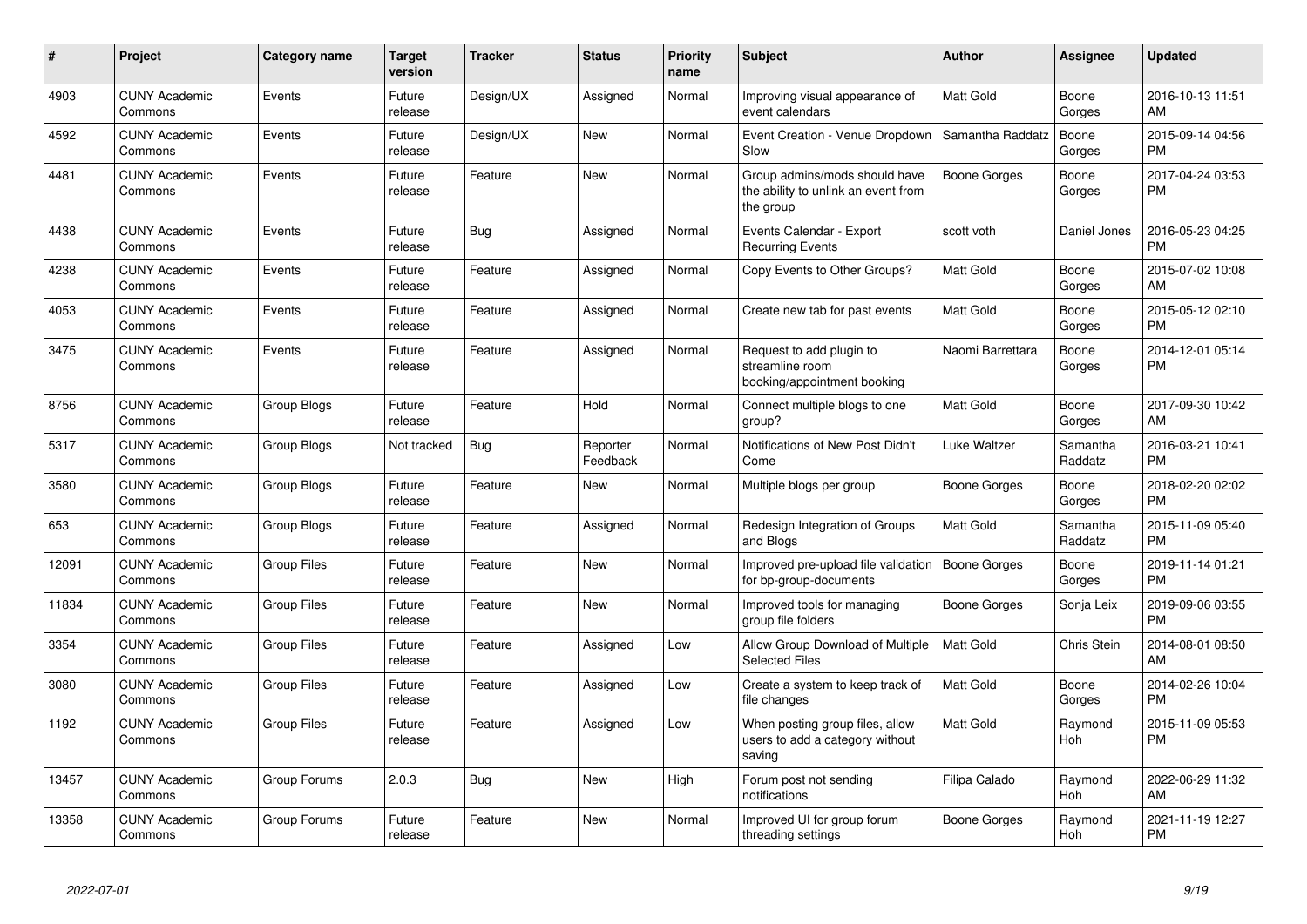| #     | Project                         | Category name     | Target<br>version | Tracker    | <b>Status</b>        | <b>Priority</b><br>name | <b>Subject</b>                                                                             | <b>Author</b>    | Assignee            | <b>Updated</b>                |
|-------|---------------------------------|-------------------|-------------------|------------|----------------------|-------------------------|--------------------------------------------------------------------------------------------|------------------|---------------------|-------------------------------|
| 13328 | <b>CUNY Academic</b><br>Commons | Group Forums      | Not tracked       | Bug        | Reporter<br>Feedback | Normal                  | cross-posting in two related<br>groups                                                     | Marilyn Weber    | Raymond<br>Hoh      | 2020-09-15 10:39<br><b>PM</b> |
| 13199 | <b>CUNY Academic</b><br>Commons | Group Forums      | Future<br>release | Feature    | New                  | Normal                  | <b>Favoring Groups over bbPress</b><br>plugin                                              | Colin McDonald   | Colin<br>McDonald   | 2021-11-19 12:28<br><b>PM</b> |
| 10659 | <b>CUNY Academic</b><br>Commons | Group Forums      | Future<br>release | Feature    | Assigned             | Normal                  | Post to multiple groups via email                                                          | Matt Gold        | Raymond<br>Hoh      | 2018-11-15 12:54<br>AM        |
| 9835  | <b>CUNY Academic</b><br>Commons | Group Forums      | Future<br>release | <b>Bug</b> | Assigned             | Normal                  | add a "like" function?                                                                     | Marilyn Weber    | <b>Erik Trainer</b> | 2018-06-05 01:49<br><b>PM</b> |
| 7928  | <b>CUNY Academic</b><br>Commons | Group Forums      | Not tracked       | <b>Bug</b> | New                  | Normal                  | Duplicate Forum post                                                                       | Luke Waltzer     | Raymond<br>Hoh      | 2017-04-11 09:27<br><b>PM</b> |
| 6392  | <b>CUNY Academic</b><br>Commons | Group Forums      | Future<br>release | Design/UX  | Assigned             | Low                     | <b>Composition/Preview Panes in</b><br>Forum Posts                                         | Luke Waltzer     | Paige Dupont        | 2016-10-21 04:26<br><b>PM</b> |
| 5268  | <b>CUNY Academic</b><br>Commons | Group Forums      | Future<br>release | Bug        | Assigned             | Normal                  | Long-time to post to multiple<br>groups                                                    | Luke Waltzer     | Daniel Jones        | 2016-09-07 06:31<br><b>PM</b> |
| 4221  | <b>CUNY Academic</b><br>Commons | Group Forums      | Future<br>release | Design/UX  | Assigned             | Normal                  | Add 'Number of Posts' display<br>option to Forum page                                      | Samantha Raddatz | Samantha<br>Raddatz | 2015-06-26 02:21<br><b>PM</b> |
| 3193  | <b>CUNY Academic</b><br>Commons | Group Forums      | Future<br>release | Feature    | Assigned             | Normal                  | bbPress 2.x dynamic roles and<br><b>RBE</b>                                                | Boone Gorges     | Boone<br>Gorges     | 2014-09-30 01:30<br><b>PM</b> |
| 3192  | <b>CUNY Academic</b><br>Commons | Group Forums      | Future<br>release | Feature    | Assigned             | Normal                  | Customizable forum views for<br>bbPress 2.x group forums                                   | Boone Gorges     | Raymond<br>Hoh      | 2015-11-09 12:47<br><b>PM</b> |
| 3059  | <b>CUNY Academic</b><br>Commons | Group Forums      | Future<br>release | Design/UX  | <b>New</b>           | Normal                  | Forum Post Permissable Content<br><b>Explanatory Text</b>                                  | Chris Stein      | Chris Stein         | 2015-04-02 11:27<br>AM        |
| 585   | <b>CUNY Academic</b><br>Commons | Group Forums      | Future<br>release | Feature    | Assigned             | Normal                  | Merge Forum Topics                                                                         | Sarah Morgano    | Boone<br>Gorges     | 2011-07-06 04:11<br><b>PM</b> |
| 3419  | <b>CUNY Academic</b><br>Commons | Group Invitations | 1.6.14            | <b>Bug</b> | Testing<br>Required  | Normal                  | Neatening the display of<br>messages on group requests                                     | Matt Gold        | Boone<br>Gorges     | 2014-09-01 09:29<br><b>PM</b> |
| 3308  | <b>CUNY Academic</b><br>Commons | Group Invitations | Future<br>release | Feature    | Assigned             | Normal                  | Allow members to rescind group<br>invitations                                              | Matt Gold        | Boone<br>Gorges     | 2015-04-01 08:53<br><b>PM</b> |
| 2610  | <b>CUNY Academic</b><br>Commons | Group Invitations | Future<br>release | Feature    | Assigned             | Low                     | Request: Custom invitation<br>message to group invites                                     | local admin      | Boone<br>Gorges     | 2015-11-09 06:13<br><b>PM</b> |
| 1456  | <b>CUNY Academic</b><br>Commons | Group Invitations | Future<br>release | Feature    | Reporter<br>Feedback | Low                     | Invite to Group Button from Profile<br>Field                                               | <b>Matt Gold</b> | Samantha<br>Raddatz | 2015-11-09 05:59<br><b>PM</b> |
| 14309 | <b>CUNY Academic</b><br>Commons | Group Library     | Future<br>release | Feature    | New                  | Normal                  | Better handling of<br>bp_group_document file download<br>attempts when file is not present | Boone Gorges     | Boone<br>Gorges     | 2021-11-19 12:28<br><b>PM</b> |
| 13650 | <b>CUNY Academic</b><br>Commons | Group Library     | Future<br>release | Feature    | New                  | Normal                  | Forum Attachments in Group<br>Library                                                      | Laurie Hurson    |                     | 2021-11-19 12:30<br><b>PM</b> |
| 13370 | <b>CUNY Academic</b><br>Commons | Group Library     | Future<br>release | Feature    | <b>New</b>           | Normal                  | Library bulk deletion and folder<br>editing                                                | Colin McDonald   | Boone<br>Gorges     | 2020-10-13 10:41<br>AM        |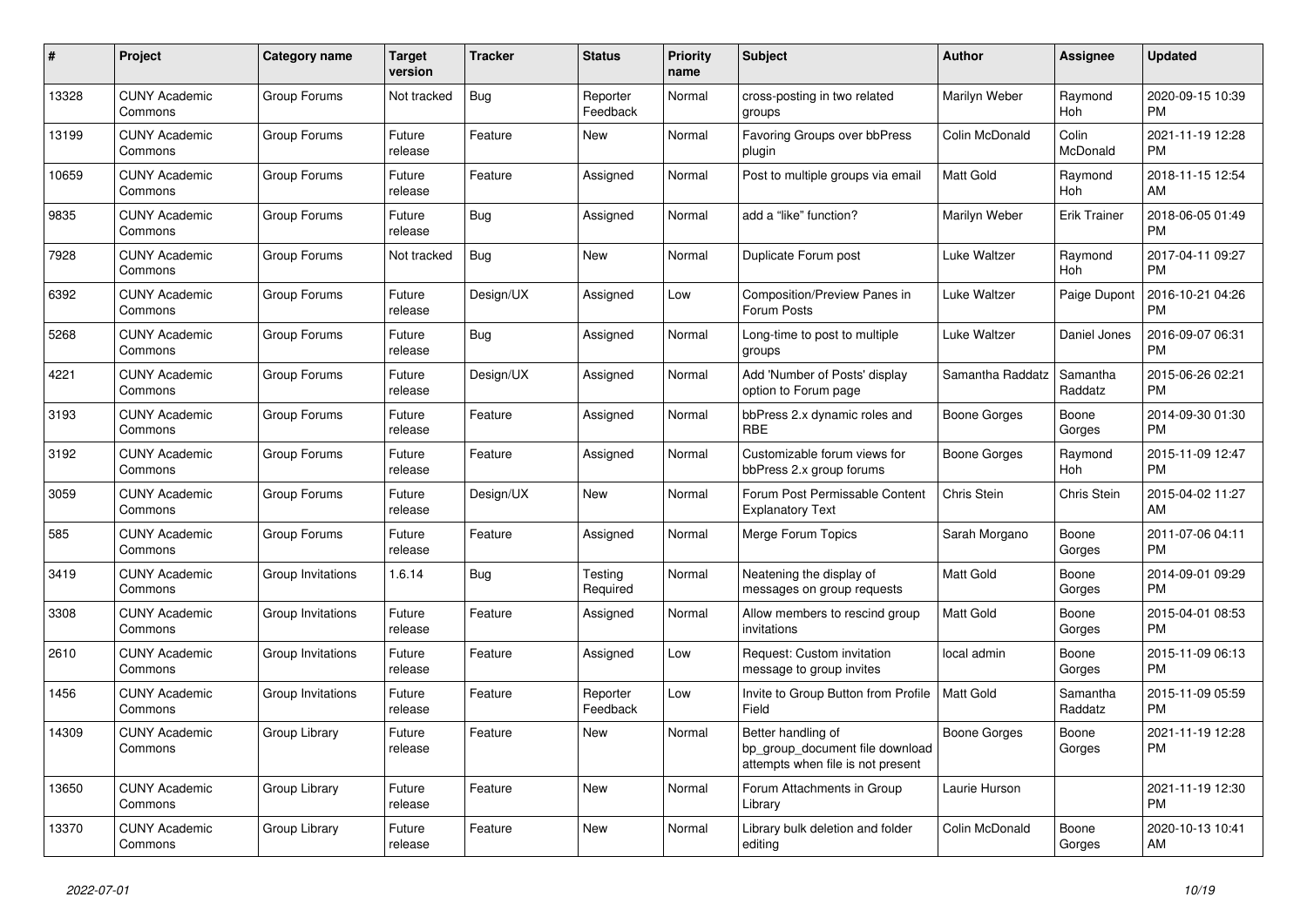| #     | Project                         | <b>Category name</b>           | <b>Target</b><br>version | <b>Tracker</b> | <b>Status</b>        | <b>Priority</b><br>name | <b>Subject</b>                                                              | <b>Author</b>          | Assignee            | <b>Updated</b>                |
|-------|---------------------------------|--------------------------------|--------------------------|----------------|----------------------|-------------------------|-----------------------------------------------------------------------------|------------------------|---------------------|-------------------------------|
| 12446 | <b>CUNY Academic</b><br>Commons | Groups (misc)                  | Future<br>release        | Feature        | Reporter<br>Feedback | Normal                  | Toggle default site to group forum<br>posting                               | Laurie Hurson          | Laurie Hurson       | 2020-03-10 11:57<br>AM        |
| 9015  | <b>CUNY Academic</b><br>Commons | Groups (misc)                  | Not tracked              | Outreach       | Assigned             | Normal                  | Email group admins the email<br>addresses of their groups                   | Matt Gold              | Matt Gold           | 2018-01-02 09:54<br>AM        |
| 7115  | <b>CUNY Academic</b><br>Commons | Groups (misc)                  | Future<br>release        | Feature        | Reporter<br>Feedback | Normal                  | make licensing info clear during<br>group creation                          | <b>Matt Gold</b>       | Raymond<br>Hoh      | 2020-12-08 11:32<br>AM        |
| 3458  | <b>CUNY Academic</b><br>Commons | Groups (misc)                  | Future<br>release        | Feature        | Assigned             | Normal                  | Filter Members of Group by<br>Campus                                        | Michael Smith          | Samantha<br>Raddatz | 2014-09-26 08:32<br><b>PM</b> |
| 1544  | <b>CUNY Academic</b><br>Commons | Groups (misc)                  | Future<br>release        | Feature        | Reporter<br>Feedback | Normal                  | Group Filtering and Sorting                                                 | Matt Gold              | <b>Chris Stein</b>  | 2019-03-01 02:25<br><b>PM</b> |
| 481   | <b>CUNY Academic</b><br>Commons | Groups (misc)                  | Future<br>release        | Feature        | Assigned             | Normal                  | ability to archive inactive groups<br>and blogs                             | Michael Mandiberg      | Samantha<br>Raddatz | 2015-11-09 05:56<br><b>PM</b> |
| 12392 | <b>CUNY Academic</b><br>Commons | Help/Codex                     | Not tracked              | Documentation  | <b>New</b>           | Normal                  | <b>Updates to Common Commons</b><br>Questions on Help Page                  | scott voth             | Margaret<br>Galvan  | 2020-02-11 10:53<br>AM        |
| 11883 | <b>CUNY Academic</b><br>Commons | Help/Codex                     | Not tracked              | Support        | <b>New</b>           | Normal                  | Need Embedding Help Page<br>Update (Tableau)                                | <b>Anthony Wheeler</b> | scott voth          | 2019-09-24 08:49<br>AM        |
| 6995  | <b>CUNY Academic</b><br>Commons | Home Page                      | Not tracked              | Bug            | Assigned             | Normal                  | member filter on homepage not<br>working                                    | <b>Matt Gold</b>       | Raymond<br>Hoh      | 2016-12-11 09:46<br><b>PM</b> |
| 4980  | <b>CUNY Academic</b><br>Commons | Home Page                      | Future<br>release        | Feature        | Assigned             | Normal                  | CAC Featured Content -- Adding<br>Randomization                             | <b>Matt Gold</b>       | Boone<br>Gorges     | 2016-12-12 03:01<br><b>PM</b> |
| 1983  | <b>CUNY Academic</b><br>Commons | Home Page                      | Future<br>release        | Feature        | Assigned             | Low                     | Media Library integration with<br><b>Featured Content plugin</b>            | Boone Gorges           | Dominic<br>Giglio   | 2014-03-17 10:34<br>AM        |
| 1888  | <b>CUNY Academic</b><br>Commons | Home Page                      | Future<br>release        | Feature        | Assigned             | Normal                  | Refactor BP MPO Activity Filter to<br>support proper pagination             | Sarah Morgano          | Boone<br>Gorges     | 2014-05-01 07:11<br><b>PM</b> |
| 10580 | <b>CUNY Academic</b><br>Commons | Information<br>Architecture    | Future<br>release        | Design/UX      | New                  | Normal                  | Primary nav item review                                                     | Boone Gorges           | Sara Cannon         | 2022-06-28 01:29<br><b>PM</b> |
| 15194 | <b>CUNY Academic</b><br>Commons | Internal Tools and<br>Workflow | 2.1.0                    | Feature        | <b>New</b>           | Normal                  | PHPCS sniff for un-restored<br>switch to blog() calls                       | Boone Gorges           | Jeremy Felt         | 2022-05-26 10:45<br>AM        |
| 13891 | <b>CUNY Academic</b><br>Commons | Internal Tools and<br>Workflow | 2.1.0                    | Feature        | <b>New</b>           | Normal                  | Migrate automated linting to<br>GitHub Actions                              | Boone Gorges           | Jeremy Felt         | 2022-06-29 11:13<br>AM        |
| 3230  | <b>CUNY Academic</b><br>Commons | Internal Tools and<br>Workflow | Not tracked              | Feature        | Assigned             | High                    | Scripts for quicker<br>provisioning/updating of<br>development environments | <b>Boone Gorges</b>    | Boone<br>Gorges     | 2016-01-26 04:54<br><b>PM</b> |
| 12382 | <b>CUNY Academic</b><br>Commons | Membership                     | Not tracked              | Support        | <b>New</b>           | Normal                  | Email request change                                                        | Marilyn Weber          | Marilyn<br>Weber    | 2020-02-06 12:56<br><b>PM</b> |
| 5234  | <b>CUNY Academic</b><br>Commons | Membership                     | Future<br>release        | Feature        | Assigned             | Normal                  | Write Unconfirmed patch for WP                                              | Boone Gorges           | Boone<br>Gorges     | 2016-10-24 11:18<br>AM        |
| 4535  | <b>CUNY Academic</b><br>Commons | My Commons                     | Future<br>release        | <b>Bug</b>     | <b>New</b>           | Low                     | My Commons filter issue                                                     | scott voth             | Raymond<br>Hoh      | 2015-09-01 11:17<br>AM        |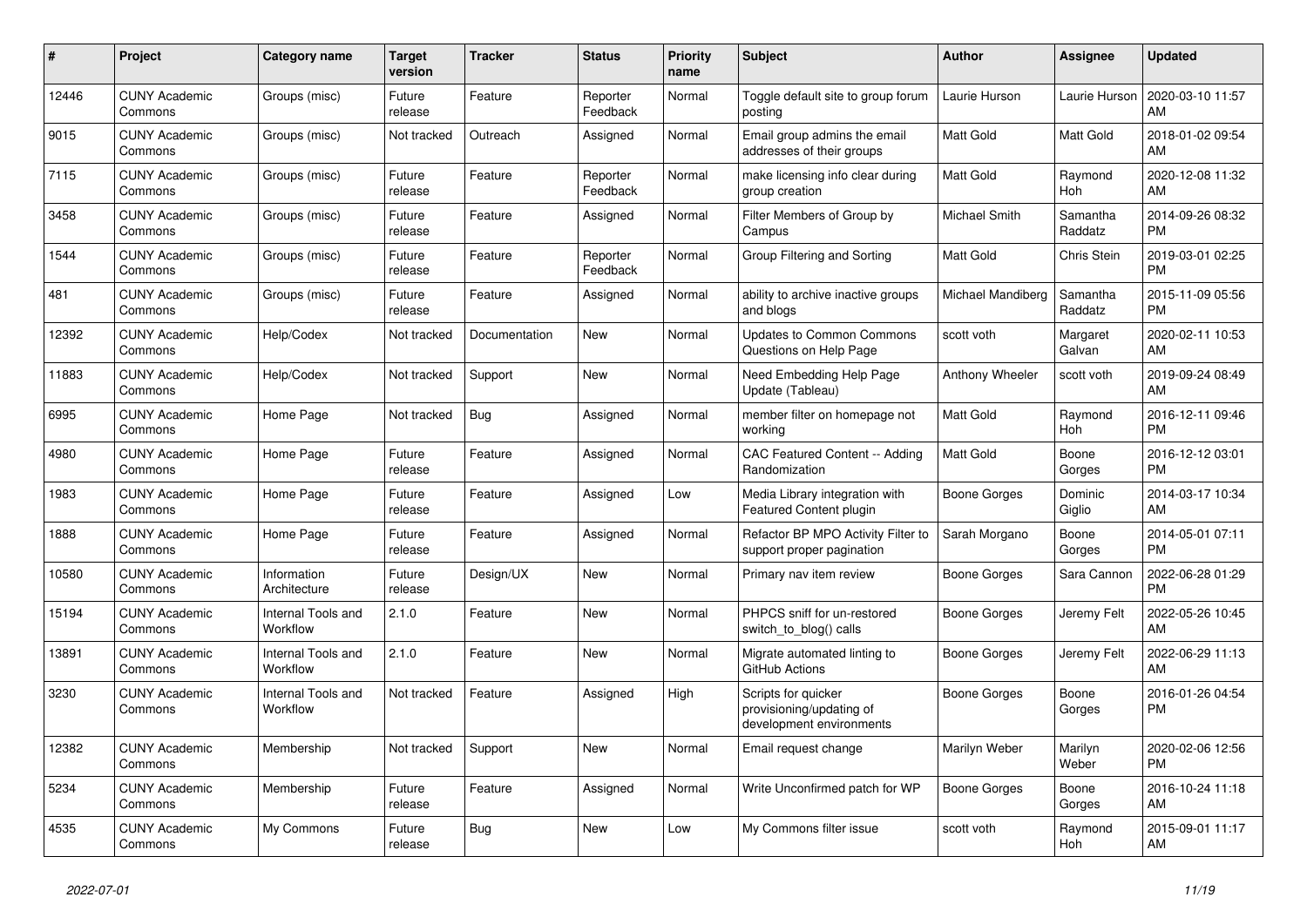| $\pmb{\#}$ | <b>Project</b>                  | Category name           | <b>Target</b><br>version | <b>Tracker</b> | <b>Status</b>        | Priority<br>name | <b>Subject</b>                                                                             | <b>Author</b>           | Assignee            | <b>Updated</b>                |
|------------|---------------------------------|-------------------------|--------------------------|----------------|----------------------|------------------|--------------------------------------------------------------------------------------------|-------------------------|---------------------|-------------------------------|
| 3577       | <b>CUNY Academic</b><br>Commons | My Commons              | Future<br>release        | Design/UX      | Assigned             | Normal           | Replies to items in My Commons                                                             | <b>Matt Gold</b>        | Raymond<br>Hoh      | 2015-04-09 05:19<br><b>PM</b> |
| 3565       | <b>CUNY Academic</b><br>Commons | My Commons              | Not tracked              | Documentation  | New                  | Normal           | Load Newest inconsistencies                                                                | Chris Stein             | scott voth          | 2015-11-09 01:16<br><b>PM</b> |
| 3536       | <b>CUNY Academic</b><br>Commons | My Commons              | Future<br>release        | Feature        | Assigned             | Normal           | Infinite Scroll on My Commons<br>page                                                      | <b>Matt Gold</b>        | Raymond<br>Hoh      | 2015-04-13 04:42<br><b>PM</b> |
| 3517       | <b>CUNY Academic</b><br>Commons | My Commons              | Future<br>release        | Feature        | Assigned             | Normal           | Mute/Unmute My Commons<br>updates                                                          | Matt Gold               | Raymond<br>Hoh      | 2015-11-09 01:19<br><b>PM</b> |
| 3330       | <b>CUNY Academic</b><br>Commons | My Commons              | Future<br>release        | Feature        | Assigned             | Normal           | "Commons Information" tool                                                                 | Boone Gorges            | Chris Stein         | 2014-09-22 08:46<br><b>PM</b> |
| 9895       | <b>CUNY Academic</b><br>Commons | Onboarding              | Future<br>release        | Feature        | Assigned             | Normal           | Add "Accept Invitation"<br>link/button/function to Group<br>and/or Site invitation emails? | Luke Waltzer            | Boone<br>Gorges     | 2018-06-07 12:42<br><b>PM</b> |
| 9028       | <b>CUNY Academic</b><br>Commons | Onboarding              | Future<br>release        | Feature        | Assigned             | Normal           | suggest groups to new members<br>during the registration process                           | <b>Matt Gold</b>        | <b>Chris Stein</b>  | 2018-10-24 12:34<br><b>PM</b> |
| 8440       | <b>CUNY Academic</b><br>Commons | Onboarding              | Not tracked              | <b>Bug</b>     | New                  | Normal           | Create Test Email Accounts for<br><b>Onboarding Project</b>                                | Stephen Real            | Stephen Real        | 2017-08-01 09:49<br><b>PM</b> |
| 5955       | <b>CUNY Academic</b><br>Commons | Outreach                | Future<br>release        | Feature        | Assigned             | Normal           | Create auto-newsletter for<br>commons members                                              | Matt Gold               | Luke Waltzer        | 2016-08-30 10:34<br>AM        |
| 15242      | <b>CUNY Academic</b><br>Commons | Performance             | Not tracked              | Bug            | Reporter<br>Feedback | Normal           | Slugist site                                                                               | Raffi<br>Khatchadourian | Boone<br>Gorges     | 2022-02-07 11:14<br>AM        |
| 14908      | <b>CUNY Academic</b><br>Commons | Performance             |                          | <b>Bug</b>     | New                  | Normal           | Stale object cache on cdev                                                                 | Raymond Hoh             | Boone<br>Gorges     | 2021-12-07 09:45<br>AM        |
| 10794      | <b>CUNY Academic</b><br>Commons | Performance             | Not tracked              | Bug            | New                  | Normal           | Memcached connection<br>occasionally breaks                                                | Boone Gorges            | Boone<br>Gorges     | 2018-12-06 03:30<br><b>PM</b> |
| 14787      | <b>CUNY Academic</b><br>Commons | <b>Plugin Packages</b>  | Future<br>release        | Feature        | <b>New</b>           | Normal           | Creating a "Design" plugin<br>package                                                      | Laurie Hurson           | scott voth          | 2022-04-27 04:56<br><b>PM</b> |
| 14184      | <b>CUNY Academic</b><br>Commons | <b>Public Portfolio</b> | Future<br>release        | Feature        | <b>New</b>           | Normal           | Centralized mechanism for storing<br>Campus affiliations                                   | Boone Gorges            | Boone<br>Gorges     | 2022-01-04 11:35<br>AM        |
| 11496      | <b>CUNY Academic</b><br>Commons | <b>Public Portfolio</b> | 1.15.2                   | Support        | New                  | Normal           | Replace Twitter Icon on Member<br>Portfolio page                                           | scott voth              | Boone<br>Gorges     | 2019-06-06 01:03<br><b>PM</b> |
| 10354      | <b>CUNY Academic</b><br>Commons | Public Portfolio        | Future<br>release        | Feature        | New                  | Normal           | Opt out of Having a Profile Page                                                           | scott voth              | Chris Stein         | 2020-05-12 10:43<br>AM        |
| 5827       | <b>CUNY Academic</b><br>Commons | <b>Public Portfolio</b> | Future<br>release        | Bug            | Assigned             | Normal           | Academic Interests square bracket   scott voth<br>links not working                        |                         | <b>Chris Stein</b>  | 2016-08-11 11:59<br><b>PM</b> |
| 4622       | <b>CUNY Academic</b><br>Commons | <b>Public Portfolio</b> | Future<br>release        | Design/UX      | New                  | Normal           | <b>Profile Visibility Settings</b>                                                         | Samantha Raddatz        | Samantha<br>Raddatz | 2015-09-21 12:18<br><b>PM</b> |
| 4404       | <b>CUNY Academic</b><br>Commons | Public Portfolio        | Future<br>release        | Design/UX      | Assigned             | Normal           | Change color of permissions info<br>on portfolio editing interface                         | <b>Matt Gold</b>        | Samantha<br>Raddatz | 2015-08-11 05:28<br><b>PM</b> |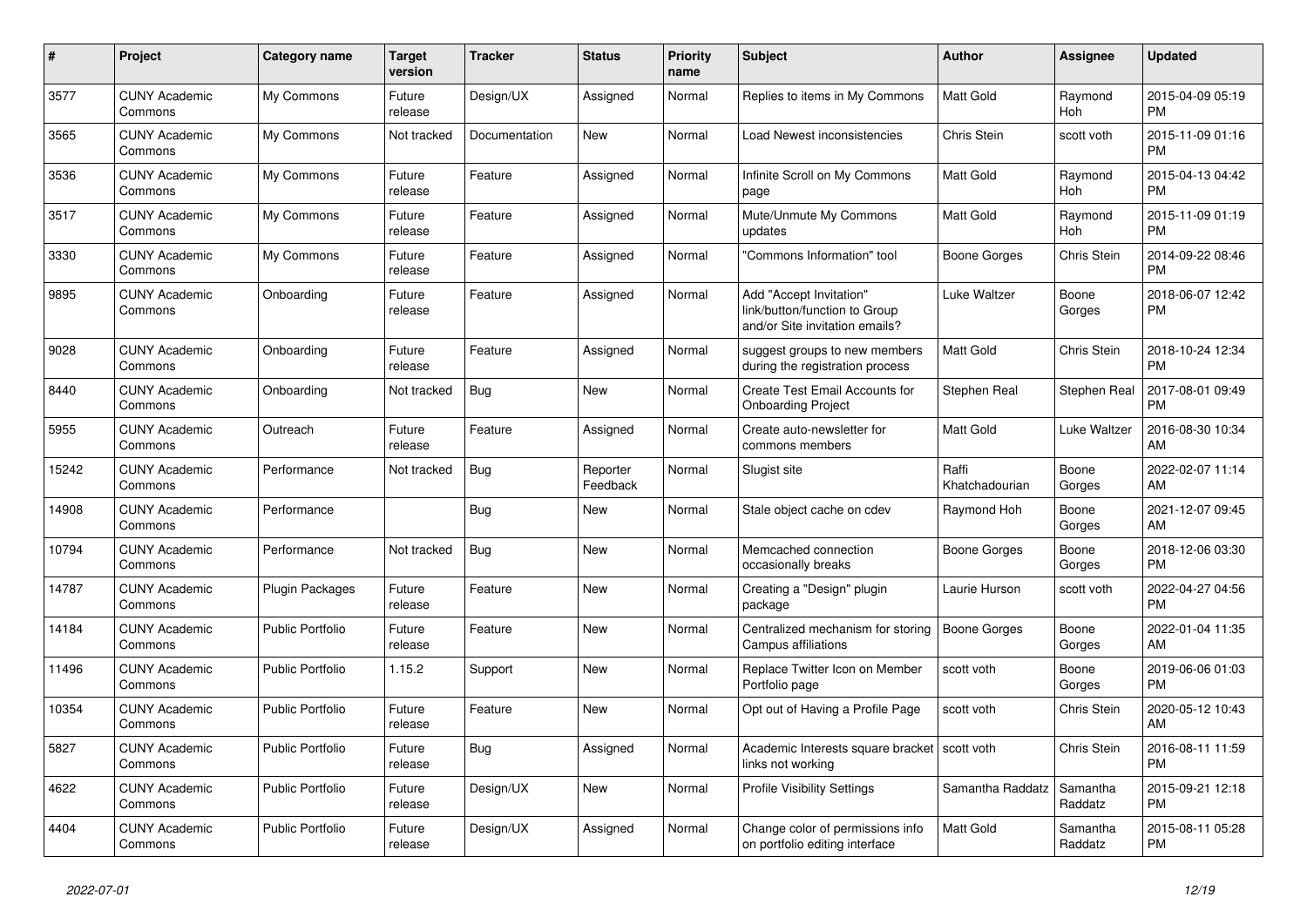| #     | Project                         | <b>Category name</b>    | <b>Target</b><br>version | <b>Tracker</b> | <b>Status</b>        | <b>Priority</b><br>name | <b>Subject</b>                                                                 | Author              | <b>Assignee</b>     | <b>Updated</b>                |
|-------|---------------------------------|-------------------------|--------------------------|----------------|----------------------|-------------------------|--------------------------------------------------------------------------------|---------------------|---------------------|-------------------------------|
| 4253  | <b>CUNY Academic</b><br>Commons | <b>Public Portfolio</b> | Future<br>release        | Design/UX      | New                  | Normal                  | Encourage users to add portfolio<br>content                                    | Samantha Raddatz    | Samantha<br>Raddatz | 2015-07-07 11:32<br>AM        |
| 3770  | <b>CUNY Academic</b><br>Commons | <b>Public Portfolio</b> | Future<br>release        | Feature        | Assigned             | Normal                  | Improve Layout/Formatting of<br>Positions Area on Public Portfolios            | Matt Gold           | Chris Stein         | 2015-04-01 09:17<br><b>PM</b> |
| 3768  | <b>CUNY Academic</b><br>Commons | <b>Public Portfolio</b> | Future<br>release        | Feature        | Assigned             | Normal                  | Institutions/Past positions on<br>public portfolios                            | Matt Gold           | Boone<br>Gorges     | 2018-04-23 10:44<br>AM        |
| 3220  | <b>CUNY Academic</b><br>Commons | <b>Public Portfolio</b> | Future<br>release        | Feature        | Assigned             | Normal                  | Add indent/outdent option to<br>Formatting Buttons on Profile<br>Page          | <b>Matt Gold</b>    | Boone<br>Gorges     | 2014-05-21 10:39<br>PM        |
| 3048  | <b>CUNY Academic</b><br>Commons | <b>Public Portfolio</b> | Future<br>release        | Feature        | New                  | Low                     | Images for rich text profile fields                                            | Boone Gorges        | Boone<br>Gorges     | 2014-02-19 12:56<br>PM.       |
| 3042  | <b>CUNY Academic</b><br>Commons | <b>Public Portfolio</b> | Future<br>release        | Feature        | Assigned             | Normal                  | Browsing member interests                                                      | Matt Gold           | Boone<br>Gorges     | 2015-03-21 09:04<br><b>PM</b> |
| 2881  | <b>CUNY Academic</b><br>Commons | <b>Public Portfolio</b> | Future<br>release        | Feature        | Assigned             | Normal                  | Redesign the UX for Profiles                                                   | Chris Stein         | Chris Stein         | 2016-10-13 12:45<br><b>PM</b> |
| 2832  | <b>CUNY Academic</b><br>Commons | <b>Public Portfolio</b> | Future<br>release        | Feature        | Assigned             | Normal                  | Improve interface for (not)<br>auto-linking profile fields                     | Boone Gorges        | Chris Stein         | 2015-01-05 08:52<br><b>PM</b> |
| 2753  | <b>CUNY Academic</b><br>Commons | <b>Public Portfolio</b> | Future<br>release        | Feature        | New                  | Normal                  | Create actual actual tagification in<br>academic interests and other<br>fields | Micki Kaufman       | Boone<br>Gorges     | 2015-01-05 08:52<br>PM.       |
| 2013  | <b>CUNY Academic</b><br>Commons | Public Portfolio        | Future<br>release        | Feature        | Assigned             | Low                     | Have Profile Privacy Options show   Matt Gold<br>up only for filled-in fields  |                     | Boone<br>Gorges     | 2015-11-09 06:09<br>PM.       |
| 12247 | <b>CUNY Academic</b><br>Commons | Publicity               | Not tracked              | Support        | New                  | Normal                  | Screenshot of First Commons<br>Homepage                                        | scott voth          | scott voth          | 2020-01-14 12:08<br><b>PM</b> |
| 9643  | <b>CUNY Academic</b><br>Commons | Publicity               | Not tracked              | Feature        | New                  | Normal                  | Create a page on the Commons<br>for logos etc.                                 | Stephen Real        | Stephen Real        | 2018-04-24 10:53<br>AM.       |
| 6115  | <b>CUNY Academic</b><br>Commons | Publicity               | Not tracked              | Feature        | Assigned             | Normal                  | create digital signage for GC                                                  | <b>Matt Gold</b>    | scott voth          | 2016-10-11 10:09<br>PM.       |
| 6014  | <b>CUNY Academic</b><br>Commons | Publicity               | Future<br>release        | Publicity      | Reporter<br>Feedback | Normal                  | Google search listing                                                          | Matt Gold           | Boone<br>Gorges     | 2016-09-21 03:48<br><b>PM</b> |
| 3511  | <b>CUNY Academic</b><br>Commons | Publicity               | 1.7                      | Publicity      | Assigned             | Normal                  | Social media for 1.7                                                           | Micki Kaufman       | Sarah<br>Morgano    | 2014-10-14 03:32<br><b>PM</b> |
| 3510  | <b>CUNY Academic</b><br>Commons | Publicity               | 1.7                      | Publicity      | Assigned             | Normal                  | Post on the News Blog re: 'My<br>Commons'                                      | Micki Kaufman       | Sarah<br>Morgano    | 2014-10-15 11:18<br>AM        |
| 3509  | <b>CUNY Academic</b><br>Commons | Publicity               | 1.7                      | Publicity      | New                  | Normal                  | Create 1.7 digital signage imagery                                             | Micki Kaufman       | Marilyn<br>Weber    | 2014-10-01 12:40<br>PM.       |
| 3506  | <b>CUNY Academic</b><br>Commons | Publicity               | 1.7                      | Publicity      | New                  | Normal                  | Prepare 1.7 email messaging                                                    | Micki Kaufman       | Micki<br>Kaufman    | 2014-10-01 12:36<br><b>PM</b> |
| 11945 | <b>CUNY Academic</b><br>Commons | Reckoning               | Future<br>release        | Feature        | Reporter<br>Feedback | Normal                  | Add Comments bubble to<br>Reckoning views                                      | <b>Boone Gorges</b> | Boone<br>Gorges     | 2019-11-12 05:14<br><b>PM</b> |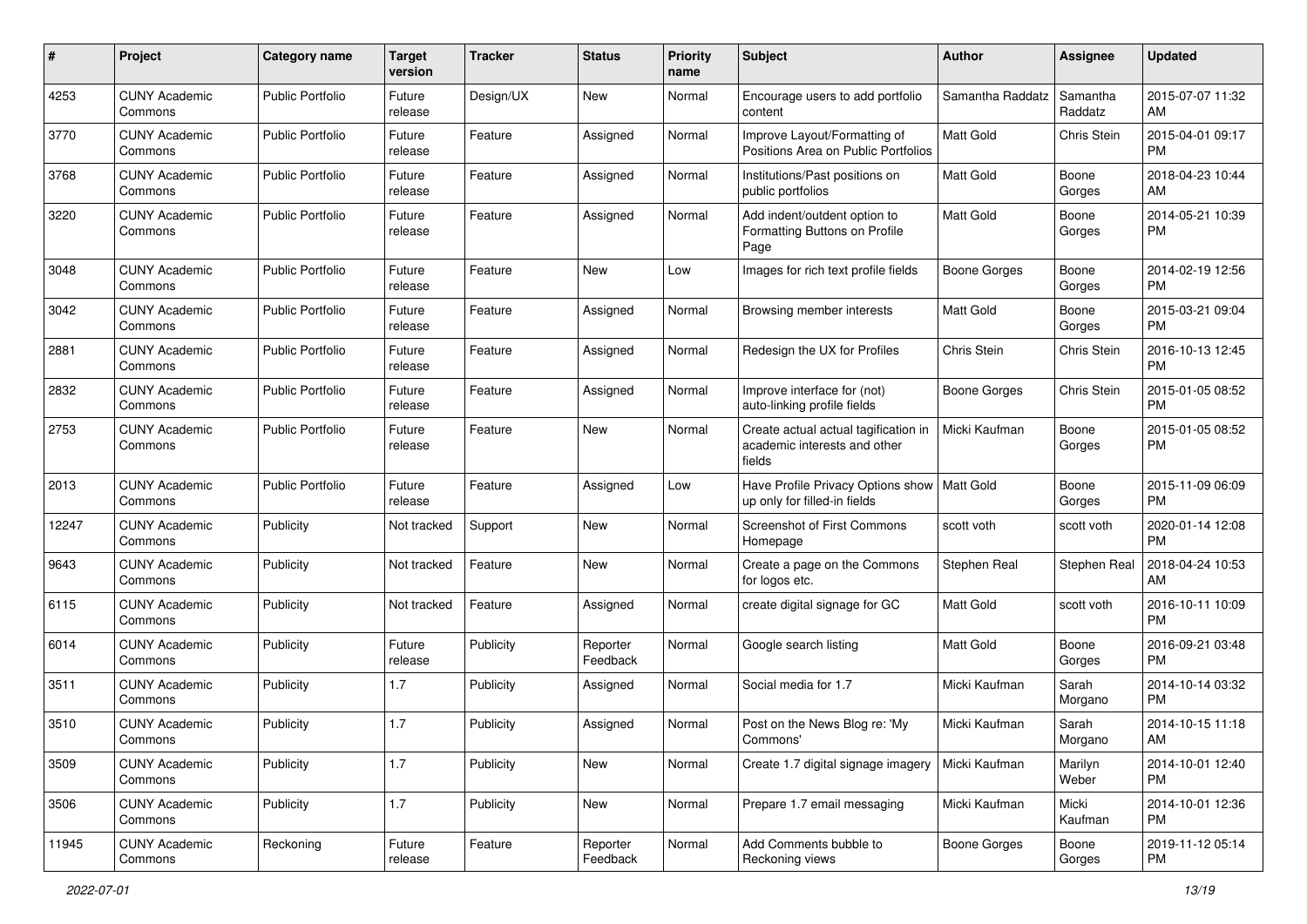| $\#$  | Project                         | <b>Category name</b>     | <b>Target</b><br>version | <b>Tracker</b> | <b>Status</b>        | Priority<br>name | <b>Subject</b>                                                    | <b>Author</b>       | <b>Assignee</b>     | <b>Updated</b>                |
|-------|---------------------------------|--------------------------|--------------------------|----------------|----------------------|------------------|-------------------------------------------------------------------|---------------------|---------------------|-------------------------------|
| 3615  | <b>CUNY Academic</b><br>Commons | Redmine                  | Not tracked              | Feature        | <b>New</b>           | Low              | Create Redmine issues via email                                   | Dominic Giglio      | Boone<br>Gorges     | 2017-11-16 11:36<br>AM        |
| 940   | <b>CUNY Academic</b><br>Commons | Redmine                  | Future<br>release        | Feature        | Assigned             | Low              | Communication with users after<br>releases                        | <b>Matt Gold</b>    | Dominic<br>Giglio   | 2012-09-09 04:36<br><b>PM</b> |
| 11860 | <b>CUNY Academic</b><br>Commons | Registration             | Future<br>release        | Feature        | <b>New</b>           | Normal           | Ensure Students Are Aware They<br>Can Use Aliases At Registration | scott voth          |                     | 2019-09-24 08:46<br>AM        |
| 10273 | <b>CUNY Academic</b><br>Commons | Registration             | Not tracked              | Support        | Reporter<br>Feedback | Normal           | users combining CF and campus<br>address                          | Marilyn Weber       |                     | 2019-09-18 10:58<br>AM        |
| 5225  | <b>CUNY Academic</b><br>Commons | Registration             | Future<br>release        | Feature        | Assigned             | Normal           | On-boarding Issues                                                | Luke Waltzer        | Samantha<br>Raddatz | 2016-02-12 02:58<br><b>PM</b> |
| 370   | <b>CUNY Academic</b><br>Commons | Registration             | Future<br>release        | Feature        | Assigned             | High             | <b>Guest Accounts</b>                                             | <b>Matt Gold</b>    | Matt Gold           | 2015-04-09 09:33<br><b>PM</b> |
| 308   | <b>CUNY Academic</b><br>Commons | Registration             | Future<br>release        | Feature        | <b>New</b>           | Normal           | Group recommendations for<br>signup process                       | Boone Gorges        | Samantha<br>Raddatz | 2015-11-09 05:07<br><b>PM</b> |
| 16177 | <b>CUNY Academic</b><br>Commons | Reply By Email           |                          | Bug            | New                  | Normal           | Switch to Inbound mode for RBE                                    | Raymond Hoh         | Raymond<br>Hoh      | 2022-05-30 04:32<br><b>PM</b> |
| 13430 | <b>CUNY Academic</b><br>Commons | Reply By Email           | Not tracked              | <b>Bug</b>     | <b>New</b>           | Normal           | Delay in RBE                                                      | Luke Waltzer        | Raymond<br>Hoh      | 2020-10-13 11:16<br>AM        |
| 8991  | <b>CUNY Academic</b><br>Commons | Reply By Email           | Not tracked              | Bug            | Hold                 | Normal           | RBE duplicate email message<br>issue                              | <b>Matt Gold</b>    | Raymond<br>Hoh      | 2018-02-18 08:53<br><b>PM</b> |
| 8976  | <b>CUNY Academic</b><br>Commons | Reply By Email           | Not tracked              | Feature        | Assigned             | Normal           | Package RBE new topics posting?                                   | <b>Matt Gold</b>    | Raymond<br>Hoh      | 2017-12-04 02:34<br><b>PM</b> |
| 6671  | <b>CUNY Academic</b><br>Commons | Reply By Email           | Not tracked              | Bug            | Assigned             | Normal           | "Post too often" RBE error<br>message                             | Matt Gold           | Raymond<br>Hoh      | 2016-11-11 09:55<br>AM        |
| 3369  | <b>CUNY Academic</b><br>Commons | Reply By Email           | Not tracked              | Outreach       | Hold                 | Normal           | Release reply by email to WP<br>plugin directory                  | Matt Gold           | Raymond<br>Hoh      | 2016-03-01 12:46<br><b>PM</b> |
| 3002  | <b>CUNY Academic</b><br>Commons | Search                   | Future<br>release        | Feature        | Assigned             | Normal           | Overhaul CAC search by using<br>external search appliance         | <b>Boone Gorges</b> | Boone<br>Gorges     | 2020-07-15 03:05<br><b>PM</b> |
| 9729  | <b>CUNY Academic</b><br>Commons | <b>SEO</b>               | Not tracked              | Support        | New                  | Normal           | 503 Errors showing on<br>newlaborforum.cuny.edu                   | Diane Krauthamer    | Raymond<br>Hoh      | 2018-05-22 04:48<br><b>PM</b> |
| 3662  | <b>CUNY Academic</b><br>Commons | <b>SEO</b>               | Future<br>release        | Feature        | Assigned             | Normal           | Duplicate Content/SEO/Google<br>issues                            | Matt Gold           | Raymond<br>Hoh      | 2015-04-13 04:37<br><b>PM</b> |
| 13048 | <b>CUNY Academic</b><br>Commons | Shortcodes and<br>embeds | Future<br>release        | Feature        | New                  | Normal           | Jupyter Notebooks support                                         | Boone Gorges        |                     | 2020-07-14 11:46<br>AM        |
| 13331 | <b>CUNY Academic</b><br>Commons | Site cloning             | Future<br>release        | Bug            | New                  | Normal           | Combine Site Template and Clone<br>operations                     | Boone Gorges        | Jeremy Felt         | 2021-11-19 12:39<br><b>PM</b> |
| 13975 | <b>CUNY Academic</b><br>Commons | Social Paper             | Not tracked              | Support        | Reporter<br>Feedback | Normal           | can't approve comments on Social<br>Paper paper                   | Marilyn Weber       |                     | 2021-02-12 09:33<br>AM        |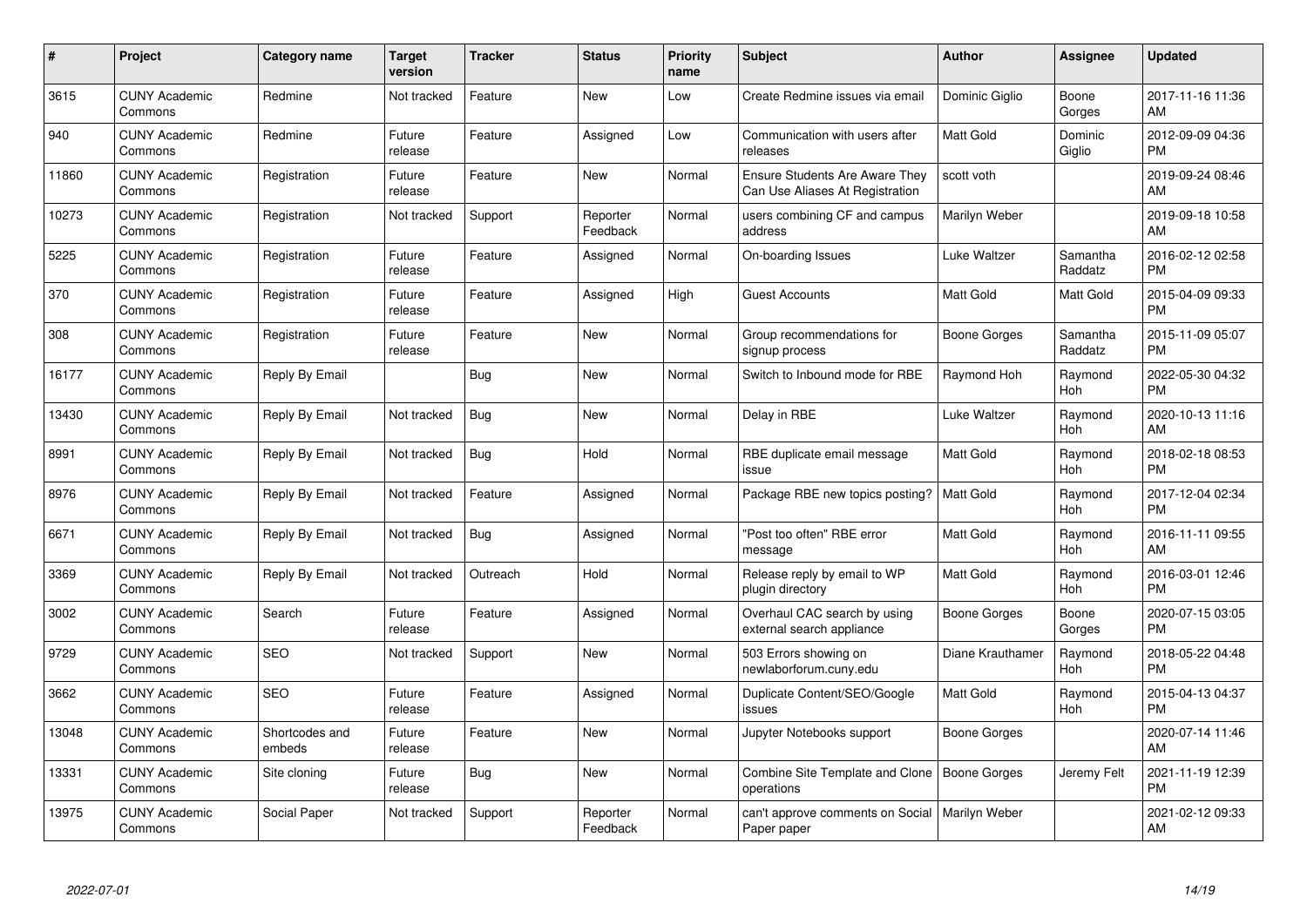| #    | Project                         | <b>Category name</b>    | <b>Target</b><br>version | <b>Tracker</b> | <b>Status</b> | <b>Priority</b><br>name | <b>Subject</b>                                                                                                                                        | Author                  | <b>Assignee</b>     | <b>Updated</b>                |
|------|---------------------------------|-------------------------|--------------------------|----------------|---------------|-------------------------|-------------------------------------------------------------------------------------------------------------------------------------------------------|-------------------------|---------------------|-------------------------------|
| 8898 | <b>CUNY Academic</b><br>Commons | Social Paper            | Not tracked              | Feature        | Assigned      | Normal                  | Usage data on docs and social<br>paper                                                                                                                | <b>Matt Gold</b>        | Matt Gold           | 2017-11-16 11:32<br>AM        |
| 7981 | <b>CUNY Academic</b><br>Commons | Social Paper            | Future<br>release        | Bug            | New           | Normal                  | Social Paper comments should<br>not go to spam                                                                                                        | Luke Waltzer            | Boone<br>Gorges     | 2018-04-16 03:52<br><b>PM</b> |
| 7663 | <b>CUNY Academic</b><br>Commons | Social Paper            | Future<br>release        | Bug            | <b>New</b>    | Normal                  | Social Paper notifications not<br>formatted correctly on secondary<br>sites                                                                           | <b>Boone Gorges</b>     | Boone<br>Gorges     | 2018-04-16 03:52<br><b>PM</b> |
| 5489 | <b>CUNY Academic</b><br>Commons | Social Paper            | Future<br>release        | Feature        | <b>New</b>    | Normal                  | Asc/desc sorting for Social Paper<br>directories                                                                                                      | <b>Boone Gorges</b>     |                     | 2016-04-21 10:06<br>PM        |
| 5488 | <b>CUNY Academic</b><br>Commons | Social Paper            | Future<br>release        | Bug            | <b>New</b>    | Normal                  | Add a "last edited by" field to<br>Social Paper group directories                                                                                     | <b>Boone Gorges</b>     |                     | 2016-04-21 10:05<br><b>PM</b> |
| 5397 | <b>CUNY Academic</b><br>Commons | Social Paper            | Future<br>release        | Feature        | <b>New</b>    | Normal                  | frustrating to have to<br>enable/disable in SP                                                                                                        | Marilyn Weber           | Samantha<br>Raddatz | 2016-04-20 03:39<br><b>PM</b> |
| 5282 | <b>CUNY Academic</b><br>Commons | Social Paper            | Future<br>release        | <b>Bug</b>     | New           | Normal                  | Replying via email directs to paper<br>but not individual comment.                                                                                    | Marilyn Weber           | Raymond<br>Hoh      | 2016-03-02 01:48<br><b>PM</b> |
| 5205 | <b>CUNY Academic</b><br>Commons | Social Paper            | Future<br>release        | Feature        | <b>New</b>    | Normal                  | Social Paper folders                                                                                                                                  | Marilyn Weber           |                     | 2016-02-11 10:24<br><b>PM</b> |
| 5199 | <b>CUNY Academic</b><br>Commons | Social Paper            | Future<br>release        | Feature        | <b>New</b>    | Normal                  | add tables to the SP editor                                                                                                                           | Marilyn Weber           |                     | 2016-10-24 11:27<br>AM        |
| 5183 | <b>CUNY Academic</b><br>Commons | Social Paper            | Future<br>release        | Design/UX      | New           | Normal                  | Creating a new paper when<br>viewing an existing paper                                                                                                | Raffi<br>Khatchadourian | Samantha<br>Raddatz | 2016-02-02 12:09<br><b>PM</b> |
| 5182 | <b>CUNY Academic</b><br>Commons | Social Paper            | Future<br>release        | Design/UX      | <b>New</b>    | Normal                  | "Publishing" a private paper on<br>social paper?                                                                                                      | Raffi<br>Khatchadourian | Boone<br>Gorges     | 2016-10-13 04:12<br><b>PM</b> |
| 5058 | <b>CUNY Academic</b><br>Commons | Social Paper            | Future<br>release        | Feature        | <b>New</b>    | Low                     | Can there be a clearer signal that<br>even when comments have<br>already been made you add<br>comments by clicking on the side?<br>(SP suggestion #5) | Marilyn Weber           | Samantha<br>Raddatz | 2016-02-11 10:24<br><b>PM</b> |
| 5053 | <b>CUNY Academic</b><br>Commons | Social Paper            | Future<br>release        | Feature        | <b>New</b>    | Low                     | Scrollable menu to add readers<br>(SP suggestion #4)                                                                                                  | Marilyn Weber           | Samantha<br>Raddatz | 2016-04-21 05:21<br><b>PM</b> |
| 5052 | <b>CUNY Academic</b><br>Commons | Social Paper            | Future<br>release        | Feature        | New           | Low                     | Sentence by sentence or line by<br>line comments (SP suggestion #3)                                                                                   | Marilyn Weber           | Boone<br>Gorges     | 2016-02-11 10:24<br><b>PM</b> |
| 5050 | <b>CUNY Academic</b><br>Commons | Social Paper            | Future<br>release        | Feature        | <b>New</b>    | Low                     | Making comments visible in SP<br>editing mode (SP suggestion #1)                                                                                      | Marilyn Weber           | Samantha<br>Raddatz | 2019-09-17 11:10<br><b>PM</b> |
| 6426 | <b>CUNY Academic</b><br>Commons | Spam/Spam<br>Prevention | Future<br>release        | Feature        | Assigned      | Normal                  | Force captcha on all comments?                                                                                                                        | Matt Gold               | <b>Tahir Butt</b>   | 2016-10-24 02:06<br><b>PM</b> |
| 8666 | <b>CUNY Academic</b><br>Commons | Teaching                | Not tracked              | Documentation  | Assigned      | Normal                  | Create Teaching on the Commons   Matt Gold<br>Resource Page                                                                                           |                         | Laurie Hurson       | 2019-09-23 03:16<br>PM        |
| 3090 | <b>CUNY Academic</b><br>Commons | Twitter page            | Future<br>release        | Feature        | Assigned      | Normal                  | Prevent Retweets from showing<br>up on Commons twitter page                                                                                           | Matt Gold               | <b>Tahir Butt</b>   | 2016-10-24 11:31<br>AM        |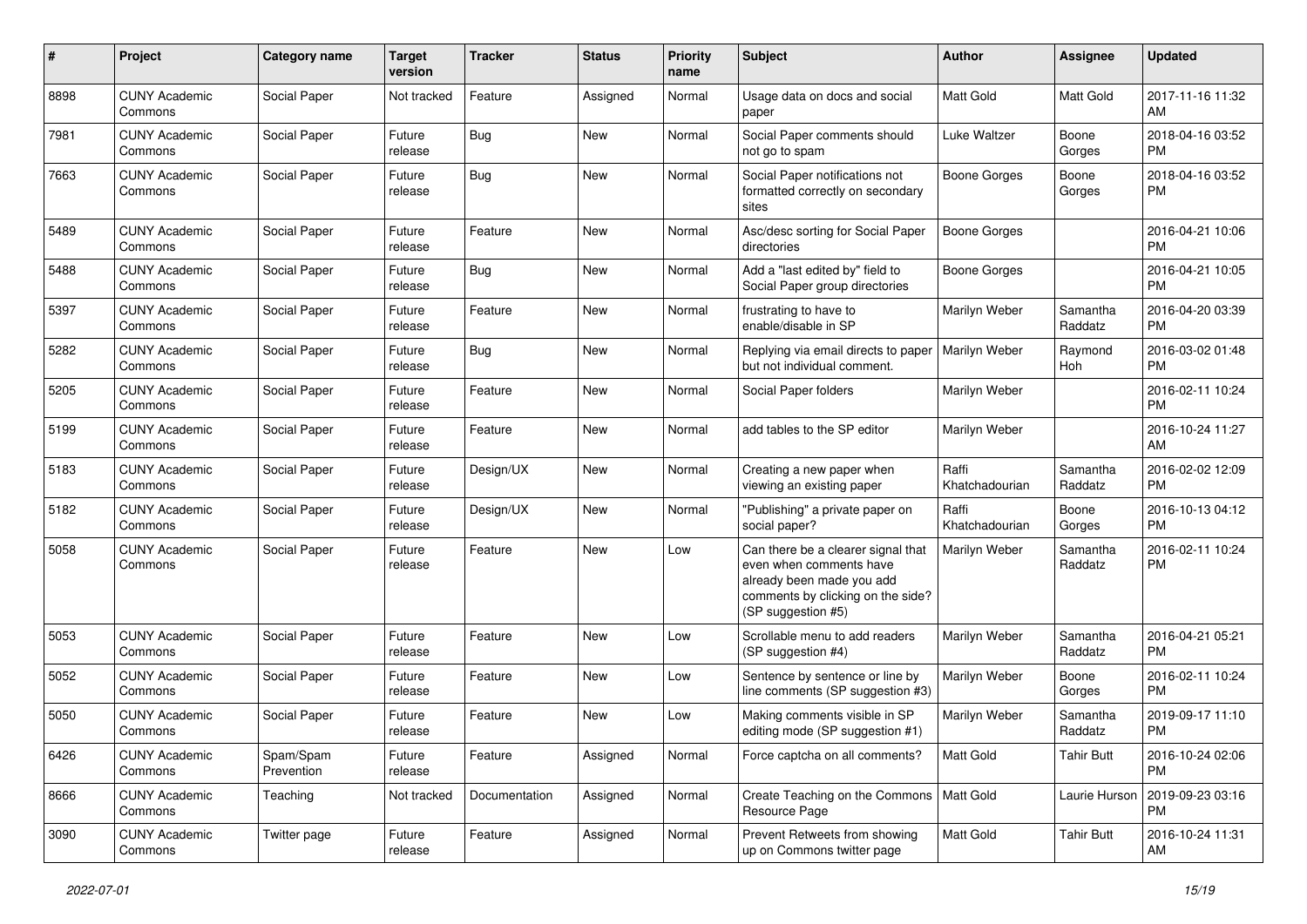| #     | Project                         | <b>Category name</b>   | <b>Target</b><br>version | <b>Tracker</b> | <b>Status</b>        | Priority<br>name | <b>Subject</b>                                                                                  | <b>Author</b>        | Assignee            | <b>Updated</b>                |
|-------|---------------------------------|------------------------|--------------------------|----------------|----------------------|------------------|-------------------------------------------------------------------------------------------------|----------------------|---------------------|-------------------------------|
| 6298  | <b>CUNY Academic</b><br>Commons | <b>User Experience</b> | Not tracked              | Design/UX      | Assigned             | Normal           | Examine data from survey                                                                        | <b>Matt Gold</b>     | Margaret<br>Galvan  | 2016-10-14 12:16<br><b>PM</b> |
| 5316  | <b>CUNY Academic</b><br>Commons | User Experience        | Future<br>release        | Feature        | Assigned             | Normal           | Prompt user email address<br>updates                                                            | <b>Matt Gold</b>     | Stephen Real        | 2016-12-21 03:30<br><b>PM</b> |
| 4661  | <b>CUNY Academic</b><br>Commons | User Experience        | Future<br>release        | <b>Bug</b>     | Assigned             | Normal           | Simplify Events text                                                                            | <b>Matt Gold</b>     | Samantha<br>Raddatz | 2015-10-02 09:06<br><b>PM</b> |
| 4222  | <b>CUNY Academic</b><br>Commons | User Experience        | Future<br>release        | Design/UX      | <b>New</b>           | Normal           | Add information to 'Delete<br>Account' page                                                     | Samantha Raddatz     | scott voth          | 2015-06-26 11:35<br>AM        |
| 3473  | <b>CUNY Academic</b><br>Commons | <b>User Experience</b> | Future<br>release        | Feature        | Assigned             | Normal           | Commons profile: Add help info<br>about "Positions" replacing "title"                           | Keith Miyake         | Samantha<br>Raddatz | 2015-11-09 02:28<br><b>PM</b> |
| 8675  | <b>CUNY Academic</b><br>Commons | User Onboarding        | Future<br>release        | Bug            | Reporter<br>Feedback | Low              | Add new User search screen calls<br>for the input of email address but<br>doesn't work with one | Paul Hebert          | Boone<br>Gorges     | 2017-10-11 11:17<br>AM        |
| 9941  | <b>CUNY Academic</b><br>Commons | Wiki                   | Not tracked              | Support        | Assigned             | Normal           | Wiki functionality                                                                              | Matt Gold            | Boone<br>Gorges     | 2018-06-26 10:57<br>AM        |
| 14483 | <b>CUNY Academic</b><br>Commons | WordPress - Media      | Not tracked              | <b>Bug</b>     | Reporter<br>Feedback | Normal           | Wordpress PDF Embed Stopped<br>Working after JITP Media Clone                                   | Patrick DeDauw       | Boone<br>Gorges     | 2021-05-20 01:51<br><b>PM</b> |
| 11449 | <b>CUNY Academic</b><br>Commons | WordPress - Media      | Not tracked              | Support        | Reporter<br>Feedback | Normal           | Cloning Media Library for JITP<br>from Staging to Production Site                               | Patrick DeDauw       | Boone<br>Gorges     | 2019-05-13 12:00<br><b>PM</b> |
| 11386 | <b>CUNY Academic</b><br>Commons | WordPress - Media      | Not tracked              | Support        | Reporter<br>Feedback | Normal           | disappearing images                                                                             | scott voth           | Boone<br>Gorges     | 2019-05-14 10:32<br>AM        |
| 16255 | <b>CUNY Academic</b><br>Commons | WordPress (misc)       |                          | Bug            | New                  | Normal           | Need to define 'MULTISITE'<br>constant in wp-config.php                                         | Raymond Hoh          |                     | 2022-06-19 09:31<br>AM        |
| 16245 | <b>CUNY Academic</b><br>Commons | WordPress (misc)       |                          | Bug            | Reporter<br>Feedback | Normal           | Save Button missing on<br><b>WordPress Profile page</b>                                         | scott voth           | Raymond<br>Hoh      | 2022-06-16 03:09<br><b>PM</b> |
| 15767 | <b>CUNY Academic</b><br>Commons | WordPress (misc)       |                          | Support        | New                  | Normal           | Site loading slowly                                                                             | scott voth           | Boone<br>Gorges     | 2022-04-04 08:56<br><b>PM</b> |
| 14983 | <b>CUNY Academic</b><br>Commons | WordPress (misc)       | Not tracked              | Support        | Reporter<br>Feedback | Normal           | "Read More" tag not working                                                                     | Rebecca Krisel       | Raymond<br>Hoh      | 2021-11-23 01:17<br><b>PM</b> |
| 14113 | <b>CUNY Academic</b><br>Commons | WordPress (misc)       | Future<br>release        | <b>Bug</b>     | Hold                 | Normal           | Block Editor Not Working on this<br>page - Json error                                           | scott voth           | Boone<br>Gorges     | 2021-03-05 11:01<br>AM        |
| 14074 | <b>CUNY Academic</b><br>Commons | WordPress (misc)       | Not tracked              | Support        | Reporter<br>Feedback | Normal           | page password protection problem                                                                | <b>Marilyn Weber</b> |                     | 2021-03-02 11:03<br>AM        |
| 13835 | <b>CUNY Academic</b><br>Commons | WordPress (misc)       | Future<br>release        | Feature        | New                  | Normal           | Allow OneSearch widget to have<br>'CUNY' as campus                                              | Boone Gorges         | Boone<br>Gorges     | 2021-11-19 12:39<br><b>PM</b> |
| 11843 | <b>CUNY Academic</b><br>Commons | WordPress (misc)       | Future<br>release        | Design/UX      | New                  | Normal           | Tweaking the Gutenberg Editor<br>Interface                                                      | Laurie Hurson        |                     | 2022-04-26 12:00<br><b>PM</b> |
| 11624 | <b>CUNY Academic</b><br>Commons | WordPress (misc)       | Not tracked              | Support        | <b>New</b>           | Normal           | Change pages into posts or swap<br>database for a Commons site?                                 | Stephen Klein        | Raymond<br>Hoh      | 2019-07-09 11:04<br>AM        |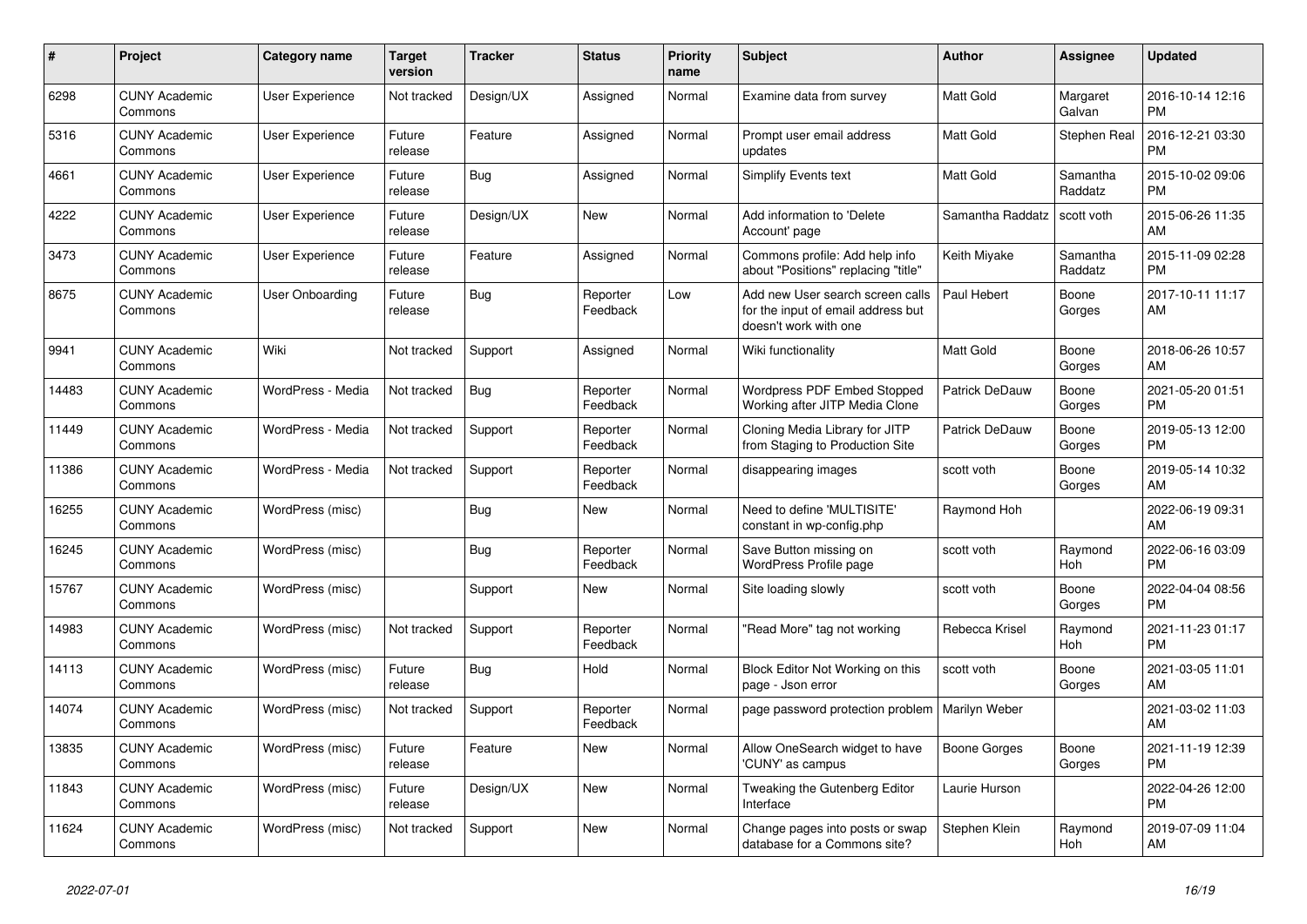| $\pmb{\#}$ | Project                         | <b>Category name</b>     | <b>Target</b><br>version | <b>Tracker</b> | <b>Status</b>        | <b>Priority</b><br>name | <b>Subject</b>                                                                                               | <b>Author</b>           | <b>Assignee</b>     | <b>Updated</b>                |
|------------|---------------------------------|--------------------------|--------------------------|----------------|----------------------|-------------------------|--------------------------------------------------------------------------------------------------------------|-------------------------|---------------------|-------------------------------|
| 11024      | <b>CUNY Academic</b><br>Commons | WordPress (misc)         | Future<br>release        | Bug            | <b>New</b>           | Normal                  | Subsites should not show "you<br>should update your .htaccess<br>now" notice after permalink setting<br>save | Boone Gorges            |                     | 2019-01-28 01:35<br><b>PM</b> |
| 10380      | <b>CUNY Academic</b><br>Commons | WordPress (misc)         | Future<br>release        | Feature        | In Progress          | Normal                  | Remove blacklisted plugins                                                                                   | Boone Gorges            |                     | 2022-04-26 12:00<br><b>PM</b> |
| 10040      | <b>CUNY Academic</b><br>Commons | WordPress (misc)         | Not tracked              | Bug            | Reporter<br>Feedback | Normal                  | User doesn't see full list of themes                                                                         | <b>Matt Gold</b>        | Boone<br>Gorges     | 2018-07-25 10:12<br>AM        |
| 9346       | <b>CUNY Academic</b><br>Commons | WordPress (misc)         | Not tracked              | <b>Bug</b>     | <b>New</b>           | Normal                  | Clone cetls.bmcc.cuny.edu for<br>development                                                                 | Owen Roberts            | Raymond<br>Hoh      | 2018-03-06 05:35<br><b>PM</b> |
| 6755       | <b>CUNY Academic</b><br>Commons | WordPress (misc)         | Future<br>release        | Bug            | <b>New</b>           | Normal                  | Cannot Deactivate Plugin                                                                                     | Laura Kane              |                     | 2016-11-16 01:12<br><b>PM</b> |
| 6332       | <b>CUNY Academic</b><br>Commons | WordPress (misc)         | Future<br>release        | Feature        | <b>New</b>           | Normal                  | Allow uploaded files to be marked<br>as private in an ad hoc way                                             | <b>Boone Gorges</b>     |                     | 2016-10-17 11:41<br><b>PM</b> |
| 4388       | <b>CUNY Academic</b><br>Commons | WordPress (misc)         | Future<br>release        | Bug            | Assigned             | Normal                  | Repeated request for<br>authentication.                                                                      | Alice.Lynn<br>McMichael | Raymond<br>Hoh      | 2015-08-11 07:35<br><b>PM</b> |
| 3759       | <b>CUNY Academic</b><br>Commons | WordPress (misc)         | Future<br>release        | Feature        | Assigned             | Normal                  | Review Interface for Adding Users<br>to Blogs                                                                | Matt Gold               | Boone<br>Gorges     | 2015-03-24 05:52<br><b>PM</b> |
| 3657       | <b>CUNY Academic</b><br>Commons | WordPress (misc)         | Not tracked              | Feature        | <b>New</b>           | Normal                  | Create alert for GC email<br>addresses                                                                       | Matt Gold               | Matt Gold           | 2016-04-14 11:29<br><b>PM</b> |
| 2175       | <b>CUNY Academic</b><br>Commons | WordPress (misc)         | Not tracked              | Support        | Assigned             | Normal                  | Subscibe 2 vs. Jetpack<br>subscription options                                                               | local admin             | Matt Gold           | 2016-01-26 04:58<br><b>PM</b> |
| 2167       | <b>CUNY Academic</b><br>Commons | WordPress (misc)         | Future<br>release        | Bug            | Assigned             | Normal                  | <b>CAC-Livestream Plugin Issues</b>                                                                          | Michael Smith           | Dominic<br>Giglio   | 2015-01-02 03:06<br><b>PM</b> |
| 1508       | <b>CUNY Academic</b><br>Commons | WordPress (misc)         | Future<br>release        | Feature        | Assigned             | Normal                  | Share login cookies across<br>mapped domains                                                                 | Boone Gorges            | Boone<br>Gorges     | 2012-07-02 12:12<br><b>PM</b> |
| 1105       | <b>CUNY Academic</b><br>Commons | WordPress (misc)         | Future<br>release        | Feature        | Assigned             | Normal                  | Rephrase Blog Privacy Options                                                                                | <b>Matt Gold</b>        | Samantha<br>Raddatz | 2015-11-09 06:19<br><b>PM</b> |
| 636        | <b>CUNY Academic</b><br>Commons | WordPress (misc)         | Not tracked              | Support        | Assigned             | Normal                  | Create Lynda.com-like Table of<br><b>Contents for Prospective Tutorial</b><br>Screencasts                    | Matt Gold               | scott voth          | 2016-02-23 03:12<br><b>PM</b> |
| 365        | <b>CUNY Academic</b><br>Commons | WordPress (misc)         | Future<br>release        | Feature        | Assigned             | Normal                  | <b>Create Mouseover Tooltips</b><br>throughout Site                                                          | Matt Gold               | Chris Stein         | 2015-11-09 06:18<br><b>PM</b> |
| 287        | <b>CUNY Academic</b><br>Commons | WordPress (misc)         | Future<br>release        | Feature        | Assigned             | Normal                  | Create troubleshooting tool for<br>account sign-up                                                           | Matt Gold               | Boone<br>Gorges     | 2015-11-09 06:17<br><b>PM</b> |
| 16319      | <b>CUNY Academic</b><br>Commons | <b>WordPress Plugins</b> | 2.0.3                    | <b>Bug</b>     | <b>New</b>           | Normal                  | Request for Events Calendar Pro<br>5.14.2 update                                                             | Raymond Hoh             | Raymond<br>Hoh      | 2022-06-29 03:24<br><b>PM</b> |
| 16314      | <b>CUNY Academic</b><br>Commons | <b>WordPress Plugins</b> |                          | Feature        | <b>New</b>           | Normal                  | Install Multicollab plug-in?                                                                                 | Raffi<br>Khatchadourian |                     | 2022-06-29 03:44<br>PM        |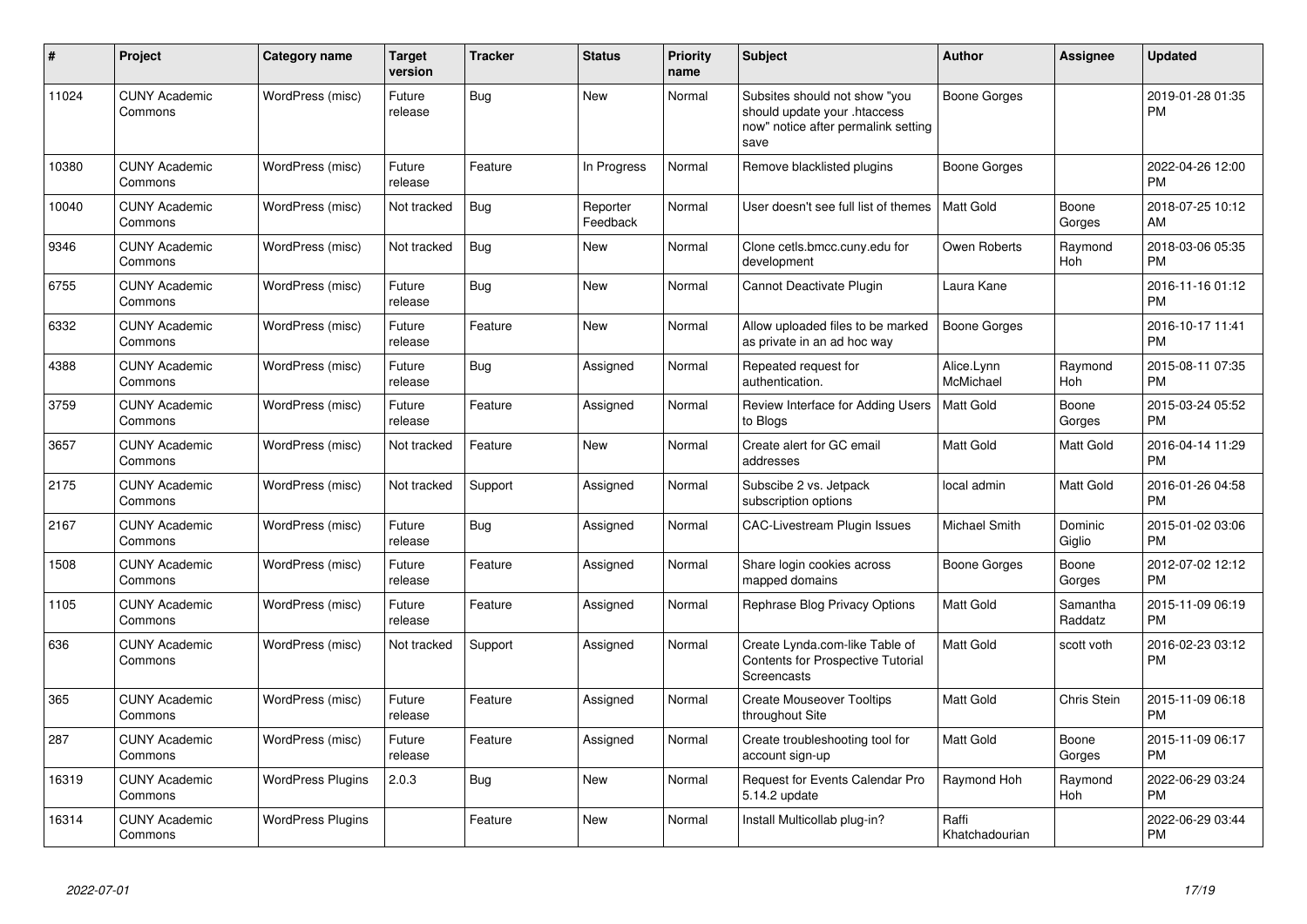| #     | Project                         | <b>Category name</b>     | <b>Target</b><br>version | <b>Tracker</b> | <b>Status</b>        | Priority<br>name | <b>Subject</b>                                                | <b>Author</b>           | <b>Assignee</b>   | <b>Updated</b>                |
|-------|---------------------------------|--------------------------|--------------------------|----------------|----------------------|------------------|---------------------------------------------------------------|-------------------------|-------------------|-------------------------------|
| 15516 | <b>CUNY Academic</b><br>Commons | <b>WordPress Plugins</b> |                          | Bug            | Reporter<br>Feedback | Normal           | Can't publish or save draft of post<br>on wordpress.com       | Raffi<br>Khatchadourian | Raymond<br>Hoh    | 2022-03-02 05:52<br><b>PM</b> |
| 14987 | <b>CUNY Academic</b><br>Commons | <b>WordPress Plugins</b> | Future<br>release        | Bug            | <b>New</b>           | Normal           | Elementor update causes<br>database freeze-up                 | Boone Gorges            | Boone<br>Gorges   | 2021-11-29 12:02<br><b>PM</b> |
| 13946 | <b>CUNY Academic</b><br>Commons | <b>WordPress Plugins</b> | 2.1.0                    | Support        | Assigned             | Normal           | <b>Custom Embed handler For</b><br>OneDrive files             | scott voth              | Raymond<br>Hoh    | 2022-05-26 10:46<br>AM        |
| 12741 | <b>CUNY Academic</b><br>Commons | <b>WordPress Plugins</b> | Not tracked              | Support        | Reporter<br>Feedback | Normal           | Tableau Public Viz Block                                      | Marilyn Weber           | Raymond<br>Hoh    | 2020-05-12 11:00<br>AM        |
| 12573 | <b>CUNY Academic</b><br>Commons | <b>WordPress Plugins</b> | Future<br>release        | Bug            | New                  | Normal           | <b>CommentPress Core Issues</b>                               | scott voth              |                   | 2020-03-24 04:32<br><b>PM</b> |
| 12121 | <b>CUNY Academic</b><br>Commons | <b>WordPress Plugins</b> | 2.0.3                    | Feature        | Reporter<br>Feedback | Normal           | Embedding H5P Iframes on<br><b>Commons Site</b>               | Laurie Hurson           | Boone<br>Gorges   | 2022-06-29 11:32<br>AM        |
| 11788 | <b>CUNY Academic</b><br>Commons | <b>WordPress Plugins</b> | Future<br>release        | Support        | Reporter<br>Feedback | Normal           | Plugin Request - Browse Aloud                                 | scott voth              |                   | 2019-09-24 08:42<br>AM        |
| 11649 | <b>CUNY Academic</b><br>Commons | <b>WordPress Plugins</b> | 2.0.3                    | Bug            | In Progress          | Normal           | CC license displayed on every<br>page                         | Gina Cherry             | Raymond<br>Hoh    | 2022-06-29 11:32<br>AM        |
| 11545 | <b>CUNY Academic</b><br>Commons | <b>WordPress Plugins</b> | Not tracked              | Support        | <b>New</b>           | Normal           | <b>Twitter searches in WordPress</b>                          | Gina Cherry             | Matt Gold         | 2019-09-23 01:03<br><b>PM</b> |
| 11415 | <b>CUNY Academic</b><br>Commons | <b>WordPress Plugins</b> | Not tracked              | Bug            | Reporter<br>Feedback | Normal           | <b>Blog Subscriptions in Jetpack</b>                          | Laurie Hurson           |                   | 2019-05-14 10:34<br>AM        |
| 11120 | <b>CUNY Academic</b><br>Commons | <b>WordPress Plugins</b> | Not tracked              | Bug            | Reporter<br>Feedback | Normal           | Events Manager Events Not<br>Showing Up                       | Mark Webb               |                   | 2019-02-27 04:10<br><b>PM</b> |
| 9947  | <b>CUNY Academic</b><br>Commons | <b>WordPress Plugins</b> | Future<br>release        | Feature        | Reporter<br>Feedback | Normal           | Install H5P quiz plugin                                       | Matt Gold               | Boone<br>Gorges   | 2018-09-11 11:01<br>AM        |
| 9926  | <b>CUNY Academic</b><br>Commons | <b>WordPress Plugins</b> | Future<br>release        | Bug            | New                  | Normal           | twitter-mentions-as-comments<br>cron jobs can run long        | Boone Gorges            | Boone<br>Gorges   | 2018-10-24 12:34<br><b>PM</b> |
| 9515  | <b>CUNY Academic</b><br>Commons | <b>WordPress Plugins</b> | Not tracked              | Bug            | Reporter<br>Feedback | Normal           | Text to Speech plugin - "More<br>Slowly" checkbox not working | scott voth              | Boone<br>Gorges   | 2018-06-13 02:26<br><b>PM</b> |
| 9289  | <b>CUNY Academic</b><br>Commons | <b>WordPress Plugins</b> | Future<br>release        | Bug            | Reporter<br>Feedback | Normal           | Email Users Plugin                                            | Laurie Hurson           | Boone<br>Gorges   | 2018-10-24 12:34<br><b>PM</b> |
| 9211  | <b>CUNY Academic</b><br>Commons | <b>WordPress Plugins</b> | Future<br>release        | Support        | Reporter<br>Feedback | Normal           | Auto-Role Setting in Forum Plugin<br>Causing Some Confusion   | Luke Waltzer            | Boone<br>Gorges   | 2018-03-13 11:44<br>AM        |
| 8498  | <b>CUNY Academic</b><br>Commons | <b>WordPress Plugins</b> | Future<br>release        | Feature        | New                  | Low              | <b>Gravity Forms Email Users</b>                              | Raffi<br>Khatchadourian | Matt Gold         | 2017-10-13 12:58<br><b>PM</b> |
| 8078  | <b>CUNY Academic</b><br>Commons | <b>WordPress Plugins</b> | Future<br>release        | System Upgrade | Assigned             | Normal           | <b>CommentPress Updates</b>                                   | Margaret Galvan         | Christian<br>Wach | 2017-05-08 03:49<br><b>PM</b> |
| 6356  | CUNY Academic<br>Commons        | <b>WordPress Plugins</b> | Future<br>release        | Bug            | Reporter<br>Feedback | Low              | Should Subscribe2 be<br>deprecated?                           | Luke Waltzer            |                   | 2017-03-20 12:20<br><b>PM</b> |